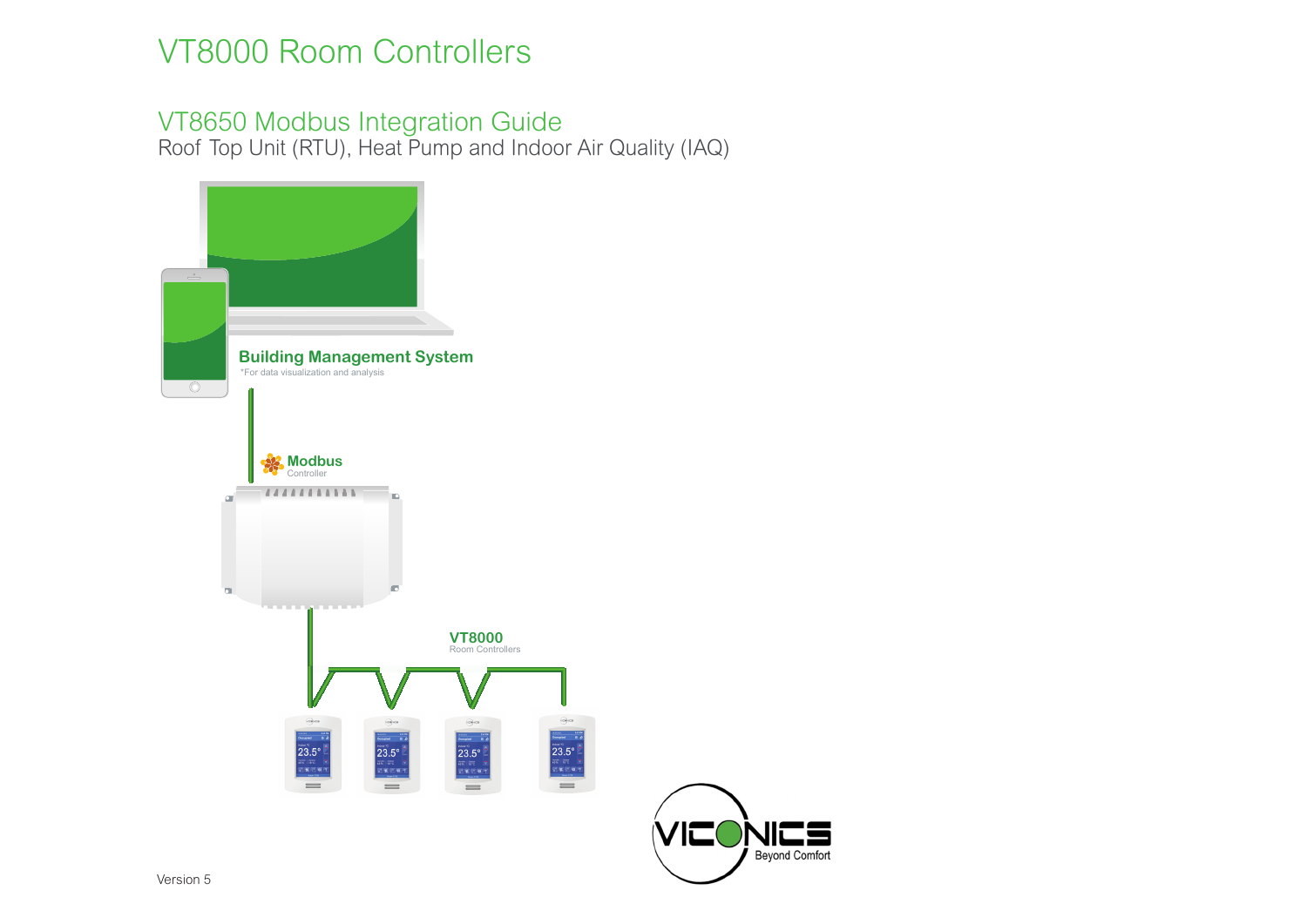#### **INTRODUCTION**

Modbus is an application-layer messaging protocol which is independent of the physical network layer. A Modbus serial line can be integrated into Modbus TCP networks, using simple gateways.

#### **MODBUS SPECIFICATIONS**

The VT8650 Room Controller acts as a Modbus slave by using its RS485 port. As BACnet and Modbus use the same RS485 port, a setup menu allows switching between the two protocols.

#### **MODBUS SPECIFIC READ-ONLY POINTS**

The below points serve to identify the version Numbers for all VT8650 Room Controllers.

| <b>Modbus point</b><br>type | <b>Description</b>        | <b>Modbus</b><br>functions available | <b>Modbus</b><br><b>Register</b> | <b>Modbus</b><br><b>Address</b> |
|-----------------------------|---------------------------|--------------------------------------|----------------------------------|---------------------------------|
| 16-bit Input                | <b>Hardware Revision</b>  | 4                                    | 9001                             | 39001                           |
| 16-bit Input                | Software Version Major    | 4                                    | 9002                             | 39002                           |
| 16-bit Input                | Software Version Minor    | 4                                    | 9003                             | 39003                           |
| 16-bit Input                | Software Version Revision | 4                                    | 9004                             | 39004                           |
| 16-bit Input                | Software Version Build    | 4                                    | 9005                             | 39005                           |
| 16-bit Input                | Model Number              | 4                                    | 9006                             | 39006                           |

### **TABLE OF CONTENTS**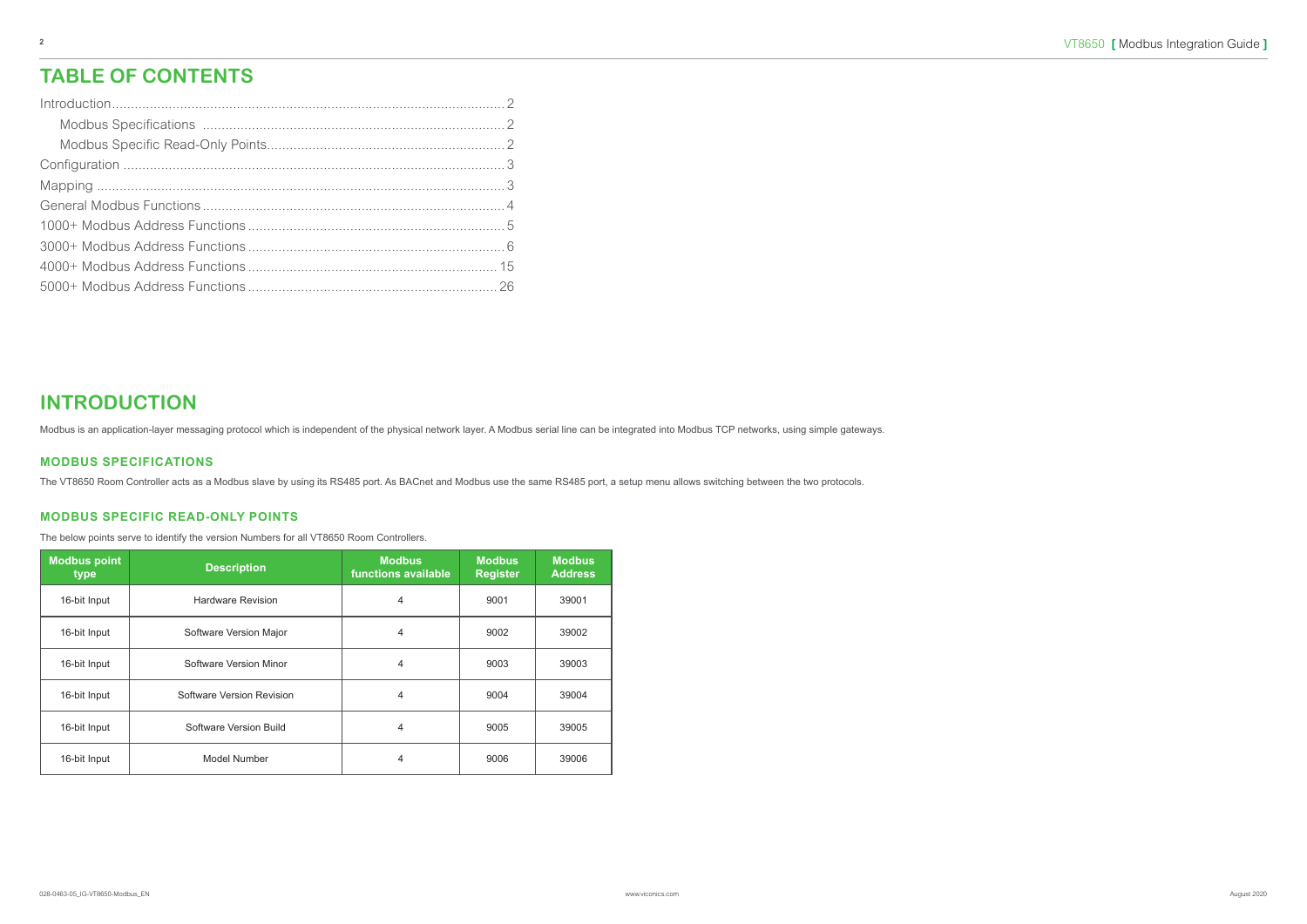#### **MAPPING**

The mapping is directly based on database IDs.

#### **The correspondence is the following:**

| function 1, register 1 (Modbus addr 1)          | $\le$ => DB id 0x6000 (BOs)  |
|-------------------------------------------------|------------------------------|
| function 1/5, register 5001 (Modbus addr 5001)  | $\leq$ DB id 0x4000 (BVs)    |
| function 2, register 1 (Modbus addr 10001)      | $\le$ => DB id 0x5000 (Bls)  |
| function 4, register 1 (Modbus addr 30001)      | $\le$ => DB id 0x3000 (AHVs) |
| function 4, register 1001 (Modbus addr 31001)   | $\leq$ DB id 0x7000 (Als)    |
| function 4, register 5001 (Modbus addr 35001)   | $\le$ => DB id 0xC000 (MSIs) |
| function 3/6, register 1 (Modbus addr 40001)    | $\leq$ DB id 0x1000 (MVs)    |
| function 3/6, register 4001 (Modbus addr 44001) | $\le$ => DB id 0x2000 (AVs)  |
| function 3, register 8001 (Modbus addr 48001)   | $\leq$ DB id 0x8000 (AOs)    |
| function 3, register 9001 (Modbus addr 49001)   | $\le$ => DB id 0x9000 (AHOs) |

A special range of addresses is used to identify the device: function 4, register 9001 (Modbus addr 39001)

| <b>Modbus Network</b> |  |  |  |  |  |  |  |  |
|-----------------------|--|--|--|--|--|--|--|--|
| 254                   |  |  |  |  |  |  |  |  |
| $\mathbf{S}$          |  |  |  |  |  |  |  |  |
| 19200                 |  |  |  |  |  |  |  |  |
| None                  |  |  |  |  |  |  |  |  |
|                       |  |  |  |  |  |  |  |  |
|                       |  |  |  |  |  |  |  |  |

- Modbus ID is the same as already defined in COM address for BACnet & ZigBee
- Network units can be changed to SI or Imperial
- The baudrate can be: 4800 / 9600 / 19200 / 38400 / 57600
- The data bits are always 8
- The parity can be: none, odd or even. In case of parity odd or even, 1 stop bit is used, otherwise 2 stop bits are used

| <b>Configuration Parameters Default Value</b>                                                      | <b>Significance and Adjustments</b>                                                                                                           |
|----------------------------------------------------------------------------------------------------|-----------------------------------------------------------------------------------------------------------------------------------------------|
| <b>Comm address</b><br>Room Controller networking address<br>Default value: 254<br>Range: 0 to 254 | <b>Communication Address</b><br>Default value of 254 disables Modbus communication for the Room Controller.                                   |
| <b>Network units</b><br>Default value: Imperial                                                    | <b>Measurement Units</b><br><b>Imperial:</b> network units shown as Imperial units.<br>SI: network units shown as International Metric units. |
| <b>Baud rate</b><br>Default value: Auto                                                            | <b>Baud Rate</b><br><b>Auto:</b> automatically detects baud rate.<br>Other choices: (115200, 76800, 57600, 38400, 19200, and 9600).           |
| Parity<br>Default value: None                                                                      | <b>Parity</b><br>Parity checking of the data character frame (Even, Odd, or no parity (None)).                                                |

#### <span id="page-2-0"></span>**CONFIGURATION**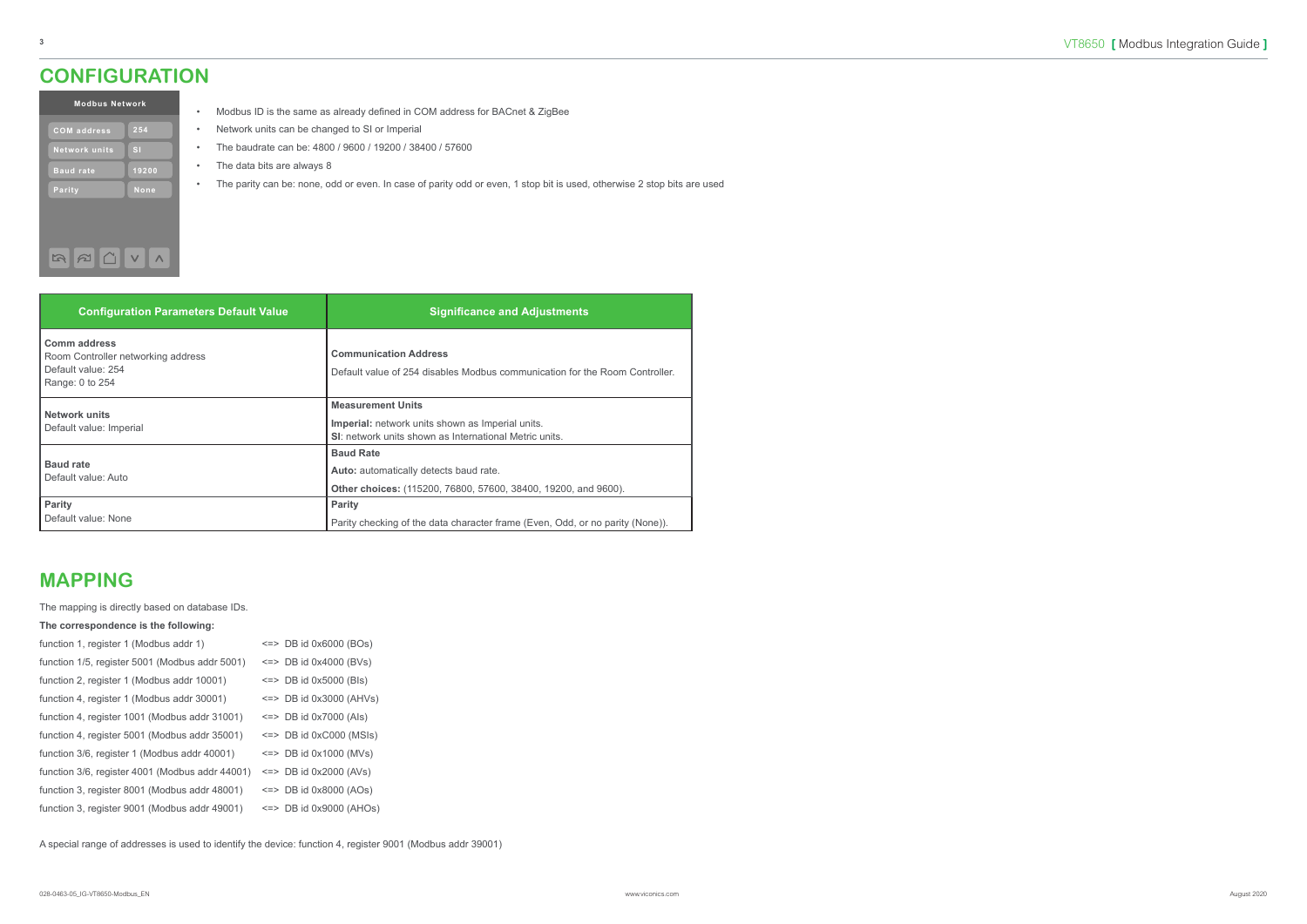### <span id="page-3-0"></span>**GENERAL MODBUS FUNCTIONS**

| <b>Object Name</b>                 | <b>Modbus Register</b> | <b>Modbus Address</b> | <b>Function Code</b> | <b>Low Limit</b>    | <b>High Limit</b> | <b>Description ***</b> |
|------------------------------------|------------------------|-----------------------|----------------------|---------------------|-------------------|------------------------|
| UO10 Binary Output                 | $\overline{2}$         | $\overline{2}$        |                      | $\mathsf{O}\xspace$ |                   | $0 = Off$ , $1 = On$   |
| <b>BO1 Auxiliary Binary Output</b> | $\overline{7}$         | $\overline{7}$        |                      | $\mathsf 0$         |                   | $0 = Off$ , $1 = On$   |
| <b>UO11 Binary Output</b>          | 8                      | 8                     |                      | $\mathbf 0$         |                   | $0 = Off$ , $1 = On$   |
| UO12 Binary Output                 | 9                      | $9\,$                 |                      | $\overline{0}$      |                   | $0 = Off$ , $1 = On$   |
| G Fan Status                       | 10                     | 10                    |                      | $\mathsf 0$         |                   | $0 = Off$ , $1 = On$   |
| Y1 Status                          | 11                     | 11                    |                      | $\overline{0}$      |                   | $0 = Off$ , $1 = On$   |
| Y2 Status                          | 12                     | 12                    |                      | $\overline{0}$      |                   | $0 = Off$ , $1 = On$   |
| W1 Status                          | 13                     | 13                    |                      | $\mathbf 0$         |                   | $0 = Off$ , $1 = On$   |
| W2/OB Status                       | 14                     | 14                    |                      | $\mathbf 0$         |                   | $0 = Off$ , $1 = On$   |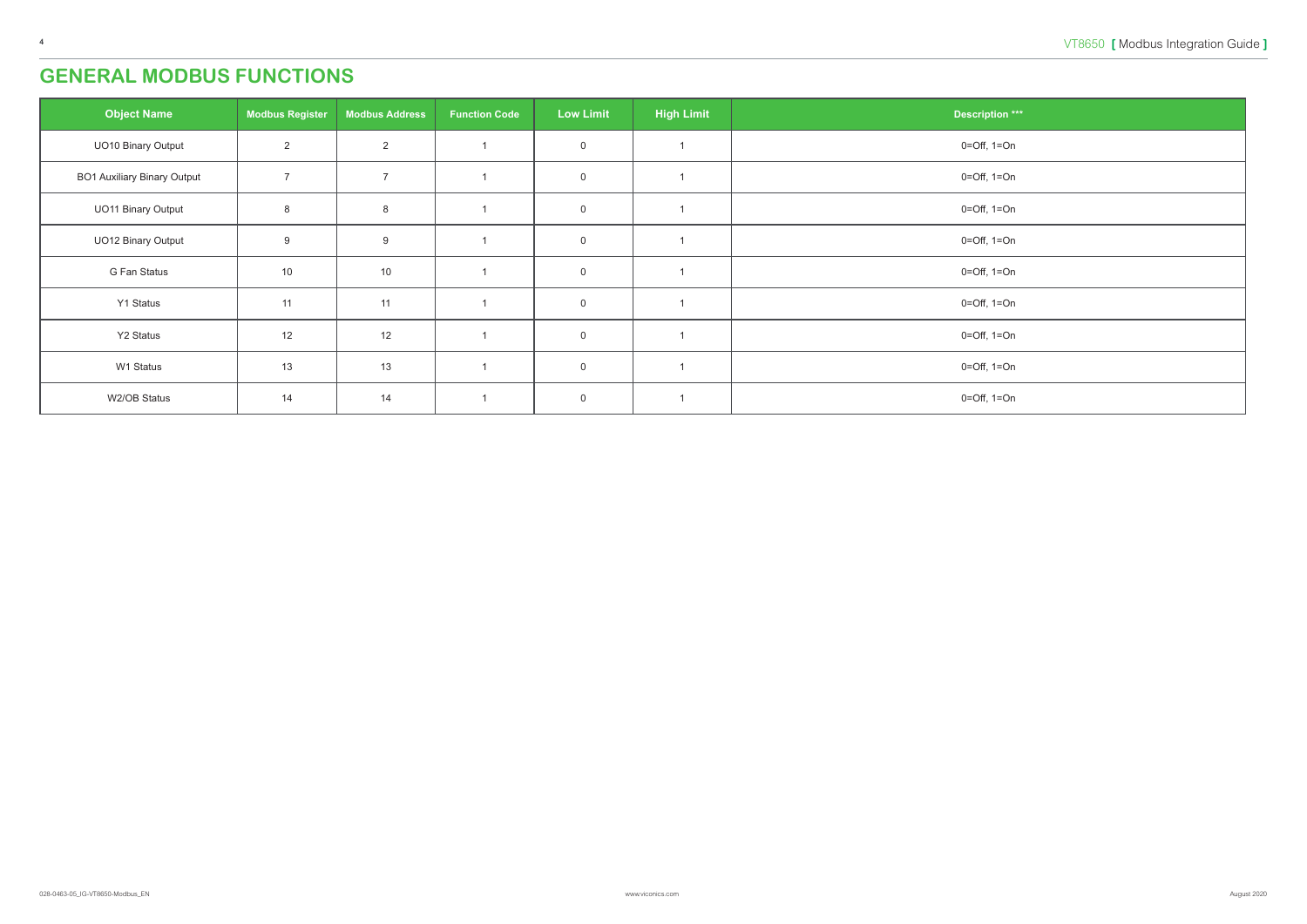<span id="page-4-0"></span>

| <b>Object Name</b>       | <b>Modbus Register</b> | <b>Modbus Address</b> | <b>Function Code</b> | <b>Low Limit</b> | <b>High Limit</b> | <b>Description ***</b>    |
|--------------------------|------------------------|-----------------------|----------------------|------------------|-------------------|---------------------------|
| <b>UI16 Binary Input</b> |                        | 10001                 | 2                    | $\mathbf 0$      |                   | 0=Activated, 1=Not activ. |
| <b>UI17 Binary Input</b> | 2                      | 10002                 | $\overline{2}$       | $\overline{0}$   |                   | 0=Activated, 1=Not activ. |
| <b>UI19 Binary Input</b> | 6                      | 10006                 | 2                    | $\mathbf 0$      |                   | 0=Activated, 1=Not activ. |
| UI20 Binary Input        |                        | 10007                 | 2                    | $\overline{0}$   |                   | 0=Activated, 1=Not activ. |
| UI22 Binary Input        | 8                      | 10008                 | 2                    | $\overline{0}$   |                   | 0=Activated, 1=Not activ. |
| UI23 Binary Input        | $\mathbf{Q}$           | 10009                 | 2                    | $\overline{0}$   |                   | 0=Activated, 1=Not activ. |
| <b>UI24 Binary Input</b> | 10                     | 10010                 | $\overline{2}$       | $\overline{0}$   |                   | 0=Activated, 1=Not activ. |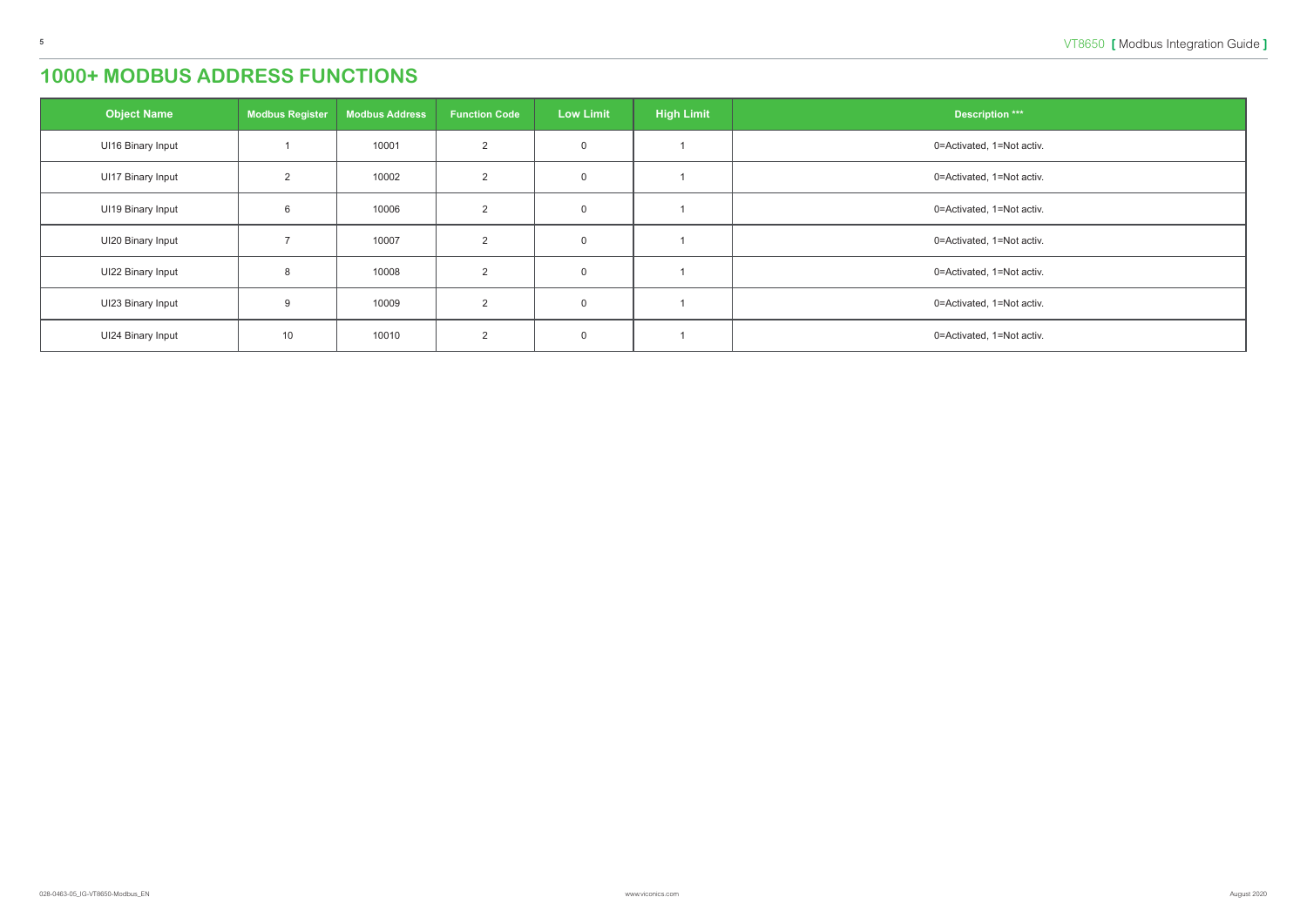<span id="page-5-0"></span>

| <b>Object Name</b>                 | <b>Modbus Register</b> | <b>Modbus Address</b> | <b>Function Code</b> | <b>Low Limit</b>                  | <b>High Limit</b> | <b>Description ***</b>           |
|------------------------------------|------------------------|-----------------------|----------------------|-----------------------------------|-------------------|----------------------------------|
| Room Temperature                   |                        | 30001                 | $\overline{4}$       | $-40^{\circ}$ F(-40 $^{\circ}$ C) | 122°F(50°C)       | Fahrenheit/Celsius               |
| <b>UI22 Supply Temperature</b>     | $\mathbf{3}$           | 30003                 | $\overline{4}$       | $-40^{\circ}$ F(-40 $^{\circ}$ C) | 180°F(82°C)       | Fahrenheit/Celsius               |
| Room Humidity                      | $\overline{4}$         | 30004                 | $\overline{4}$       | $\overline{0}$                    | 100               | <b>Percent Relative Humidity</b> |
| UI20 Remote Temperature            | $6\phantom{.}6$        | 30006                 | $\overline{4}$       | $-40^{\circ}F(-40^{\circ}C)$      | 180°F(82°C)       | Fahrenheit/Celsius               |
| CO <sub>2</sub> Level              | $\overline{7}$         | 30007                 | $\overline{4}$       | $\overline{0}$                    | 5000              | Parts per Million                |
| Airflow Level                      | $8\phantom{1}$         | 30008                 | $\overline{4}$       | $\overline{0}$                    | 20000             | Cubic Feet per Minute            |
| UI19 Analog Input                  | 9                      | 30009                 | $\overline{4}$       | $\overline{0}$                    | 10                | Voltage                          |
| Outdoor Temperature                | 10                     | 30010                 | $\overline{4}$       | $-40^{\circ}$ F(-40 $^{\circ}$ C) | 180°F(82°C)       | Fahrenheit/Celsius               |
| UI24 Analog Input                  | 11                     | 30011                 | $\overline{4}$       | $\overline{0}$                    | 10                | Voltage                          |
| UI24 Temperature                   | 12                     | 30012                 | $\overline{4}$       | -40°F(-40°C)                      | 180°F(82°C)       | Fahrenheit/Celsius               |
| <b>UI16 Analog Input</b>           | 13                     | 30013                 | $\overline{4}$       | $\mathbf 0$                       | 10                | Voltage                          |
| UI17 Analog Input                  | 14                     | 30014                 | $\overline{4}$       | $\overline{0}$                    | 10                | Voltage                          |
| UI20 Analog Input                  | 15                     | 30015                 | $\overline{4}$       | $\overline{0}$                    | 10                | Voltage                          |
| UI22 Analog Input                  | 16                     | 30016                 | $\overline{4}$       | $\overline{0}$                    | 10                | Voltage                          |
| UI23 Analog Input                  | 17                     | 30017                 | $\overline{4}$       | $\overline{0}$                    | 10                | Voltage                          |
| <b>UI16 Analog Temperature</b>     | 18                     | 30018                 | $\overline{4}$       | $-40^{\circ}$ F(-40 $^{\circ}$ C) | 180°F(82°C)       | Fahrenheit/Celsius               |
| <b>UI17 Analog Temperature</b>     | 19                     | 30019                 | $\overline{4}$       | $-40^{\circ}$ F(-40 $^{\circ}$ C) | 180°F(82°C)       | Fahrenheit/Celsius               |
| UI19 Analog Temperature            | 20                     | 30020                 | $\overline{4}$       | $-40^{\circ}$ F(-40 $^{\circ}$ C) | 180°F(82°C)       | Fahrenheit/Celsius               |
| UI20 Analog Temperature            | 21                     | 30021                 | $\overline{4}$       | $-40^{\circ}$ F(-40 $^{\circ}$ C) | 180°F(82°C)       | Fahrenheit/Celsius               |
| UI22 Analog Temperature            | 22                     | 30022                 | $\overline{4}$       | -40°F(-40°C)                      | 180°F(82°C)       | Fahrenheit/Celsius               |
| UI23 Analog Temperature            | 23                     | 30023                 | $\overline{4}$       | $-40^{\circ}$ F(-40 $^{\circ}$ C) | 180°F(82°C)       | Fahrenheit/Celsius               |
| Light Sensor Level                 | 1002                   | 31002                 | $\overline{4}$       | $\overline{0}$                    | 30000             |                                  |
| <b>Relative Humidity Raw Value</b> | 1004                   | 31004                 | $\overline{4}$       | $\overline{0}$                    | 1000              | <b>Percent Relative Humidity</b> |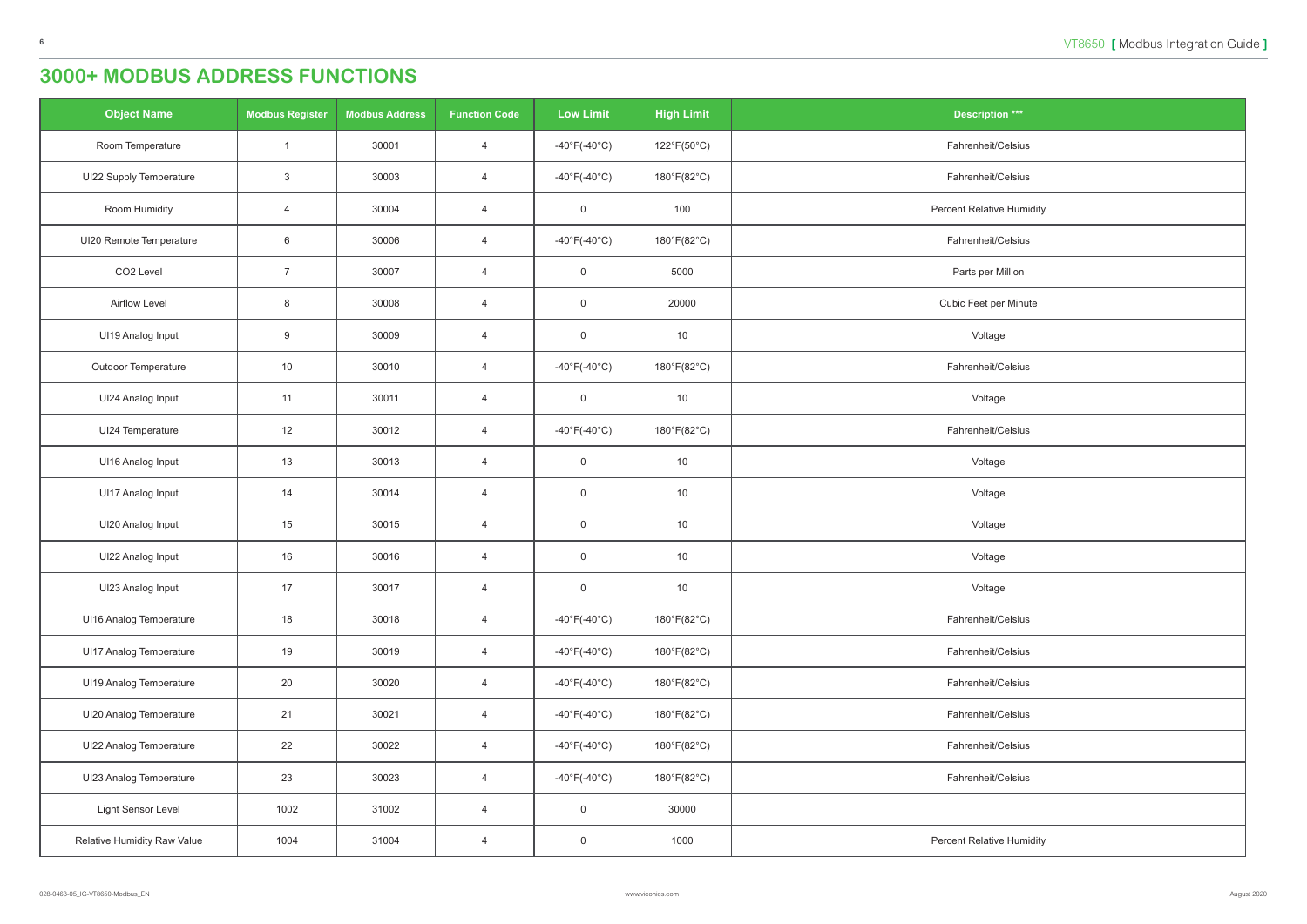| <b>Object Name</b>               | <b>Modbus Register</b> | <b>Modbus Address</b> | <b>Function Code</b> | <b>Low Limit</b>                  | <b>High Limit</b>                | <b>Description ***</b> |
|----------------------------------|------------------------|-----------------------|----------------------|-----------------------------------|----------------------------------|------------------------|
| UI20 Raw Value                   | 1005                   | 31005                 | $\overline{4}$       | $\overline{0}$                    | 4095                             |                        |
| UI19 Raw Value                   | 1006                   | 31006                 | $\overline{4}$       | $\overline{0}$                    | 4095                             |                        |
| UI23 Raw Value                   | 1007                   | 31007                 | $\overline{4}$       | $\overline{0}$                    | 4095                             |                        |
| UI22 Raw Value                   | 1008                   | 31008                 | $\overline{4}$       | $\mathbf 0$                       | 4095                             |                        |
| UI24 Raw Value                   | 1009                   | 31009                 | $\overline{4}$       | $\overline{0}$                    | 4095                             |                        |
| Wireless Device 1 - Temperature  | 1026                   | 31026                 | $\overline{4}$       | -40°F(-40°C)                      | 185°F(85°C)                      | Fahrenheit/Celsius     |
| Wireless Device 2 - Temperature  | 1027                   | 31027                 | $\overline{4}$       | $-40^{\circ}$ F(-40 $^{\circ}$ C) | 185°F(85°C)                      | Fahrenheit/Celsius     |
| Wireless Device 3 - Temperature  | 1028                   | 31028                 | $\overline{4}$       | -40°F(-40°C)                      | 185°F(85°C)                      | Fahrenheit/Celsius     |
| Wireless Device 4 - Temperature  | 1029                   | 31029                 | $\overline{4}$       | $-40^{\circ}$ F(-40 $^{\circ}$ C) | 185°F(85°C)                      | Fahrenheit/Celsius     |
| Wireless Device 5 - Temperature  | 1030                   | 31030                 | $\overline{4}$       | -40 $\degree$ F(-40 $\degree$ C)  | 185°F(85°C)                      | Fahrenheit/Celsius     |
| Wireless Device 6 - Temperature  | 1031                   | 31031                 | $\overline{4}$       | -40°F(-40°C)                      | 185°F(85°C)                      | Fahrenheit/Celsius     |
| Wireless Device 7 - Temperature  | 1032                   | 31032                 | $\overline{4}$       | $-40^{\circ}$ F(-40 $^{\circ}$ C) | 185°F(85°C)                      | Fahrenheit/Celsius     |
| Wireless Device 8 - Temperature  | 1033                   | 31033                 | $\overline{4}$       | $-40^{\circ}$ F(-40 $^{\circ}$ C) | 185°F(85°C)                      | Fahrenheit/Celsius     |
| Wireless Device 9 - Temperature  | 1034                   | 31034                 | $\overline{4}$       | $-40^{\circ}$ F(-40 $^{\circ}$ C) | 185°F(85°C)                      | Fahrenheit/Celsius     |
| Wireless Device 10 - Temperature | 1035                   | 31035                 | $\overline{4}$       | $-40^{\circ}$ F(-40 $^{\circ}$ C) | 185°F(85°C)                      | Fahrenheit/Celsius     |
| <b>Effective Setpoint</b>        | 1040                   | 31040                 | $\overline{4}$       | $40^{\circ}F(4^{\circ}C)$         | $100^{\circ}$ F(38 $^{\circ}$ C) | Fahrenheit/Celsius     |
| Paired ZigBee Devices            | 1041                   | 31041                 | $\overline{4}$       | $\overline{0}$                    | 20                               |                        |
| RH Temperature Raw Value         | 1042                   | 31042                 | $\overline{4}$       | $-400$                            | 1220                             |                        |
| UI16 Raw Value                   | 1043                   | 31043                 | $\overline{4}$       | $\overline{0}$                    | 4095                             |                        |
| UI17 Raw Value                   | 1044                   | 31044                 | $\overline{4}$       | $\mathsf{O}$                      | 4095                             |                        |
| Therm. Raw Value                 | 1045                   | 31045                 | $\overline{4}$       | $-400$                            | 1220                             |                        |
| SH Therm. Raw Value              | 1046                   | 31046                 | $\overline{4}$       | $-400$                            | 1220                             |                        |
| Wi-Fi Network Signal Strength    | 1058                   | 31058                 | $\overline{4}$       | $\overline{0}$                    | 100                              | Percent                |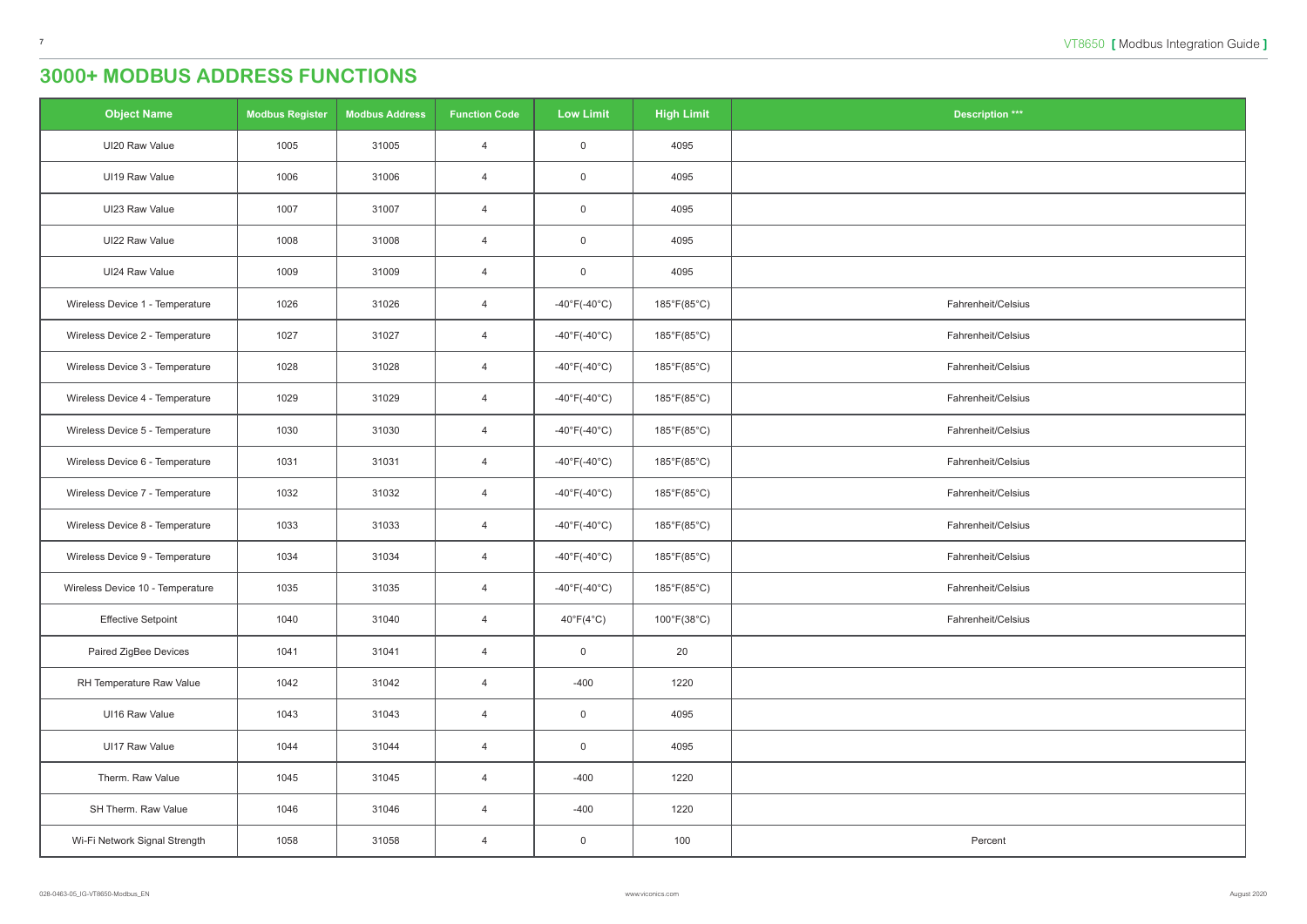| <b>Object Name</b>               | <b>Modbus Register</b> | <b>Modbus Address</b> | <b>Function Code</b> | <b>Low Limit</b>                  | <b>High Limit</b>           | <b>Description ***</b>           |
|----------------------------------|------------------------|-----------------------|----------------------|-----------------------------------|-----------------------------|----------------------------------|
| Wi-Fi Module Boot Count          | 1059                   | 31059                 | $\overline{4}$       | $\overline{0}$                    | 32767                       |                                  |
| Wireless Device 11 - Temperature | 1061                   | 31061                 | $\overline{4}$       | $-40^{\circ}$ F(-40 $^{\circ}$ C) | 185°F(85°C)                 | Fahrenheit/Celsius               |
| Wireless Device 12 - Temperature | 1062                   | 31062                 | $\overline{4}$       | -40°F(-40°C)                      | $185^{\circ}F(85^{\circ}C)$ | Fahrenheit/Celsius               |
| Wireless Device 13 - Temperature | 1063                   | 31063                 | $\overline{4}$       | $-40^{\circ}$ F(-40 $^{\circ}$ C) | $185^{\circ}F(85^{\circ}C)$ | Fahrenheit/Celsius               |
| Wireless Device 14 - Temperature | 1064                   | 31064                 | $\overline{4}$       | $-40^{\circ}$ F(-40 $^{\circ}$ C) | $185^{\circ}F(85^{\circ}C)$ | Fahrenheit/Celsius               |
| Wireless Device 15 - Temperature | 1065                   | 31065                 | $\overline{4}$       | $-40^{\circ}$ F(-40 $^{\circ}$ C) | $185^{\circ}F(85^{\circ}C)$ | Fahrenheit/Celsius               |
| Wireless Device 16 - Temperature | 1066                   | 31066                 | $\overline{4}$       | $-40^{\circ}$ F(-40 $^{\circ}$ C) | 185°F(85°C)                 | Fahrenheit/Celsius               |
| Wireless Device 17 - Temperature | 1067                   | 31067                 | $\overline{4}$       | $-40^{\circ}$ F(-40 $^{\circ}$ C) | 185°F(85°C)                 | Fahrenheit/Celsius               |
| Wireless Device 18 - Temperature | 1068                   | 31068                 | $\overline{4}$       | $-40^{\circ}$ F( $-40^{\circ}$ C) | $185^{\circ}F(85^{\circ}C)$ | Fahrenheit/Celsius               |
| Wireless Device 19 - Temperature | 1069                   | 31069                 | $\overline{4}$       | $-40^{\circ}$ F(-40 $^{\circ}$ C) | $185^{\circ}F(85^{\circ}C)$ | Fahrenheit/Celsius               |
| Wireless Device 20 - Temperature | 1070                   | 31070                 | $\overline{4}$       | $-40^{\circ}$ F(-40 $^{\circ}$ C) | $185^{\circ}F(85^{\circ}C)$ | Fahrenheit/Celsius               |
| Wireless Device 1 - Humidity     | 1071                   | 31071                 | $\overline{4}$       | $\overline{0}$                    | 100                         | <b>Percent Relative Humidity</b> |
| Wireless Device 2 - Humidity     | 1072                   | 31072                 | $\overline{4}$       | $\overline{0}$                    | 100                         | <b>Percent Relative Humidity</b> |
| Wireless Device 3 - Humidity     | 1073                   | 31073                 | $\overline{4}$       | $\overline{0}$                    | 100                         | <b>Percent Relative Humidity</b> |
| Wireless Device 4 - Humidity     | 1074                   | 31074                 | $\overline{4}$       | $\overline{0}$                    | 100                         | <b>Percent Relative Humidity</b> |
| Wireless Device 5 - Humidity     | 1075                   | 31075                 | $\overline{4}$       | $\overline{0}$                    | 100                         | <b>Percent Relative Humidity</b> |
| Wireless Device 6 - Humidity     | 1076                   | 31076                 | $\overline{4}$       | $\overline{0}$                    | 100                         | <b>Percent Relative Humidity</b> |
| Wireless Device 7 - Humidity     | 1077                   | 31077                 | $\overline{4}$       | $\overline{0}$                    | 100                         | <b>Percent Relative Humidity</b> |
| Wireless Device 8 - Humidity     | 1078                   | 31078                 | $\overline{4}$       | $\overline{0}$                    | 100                         | <b>Percent Relative Humidity</b> |
| Wireless Device 9 - Humidity     | 1079                   | 31079                 | $\overline{4}$       | $\overline{0}$                    | 100                         | <b>Percent Relative Humidity</b> |
| Wireless Device 10 - Humidity    | 1080                   | 31080                 | $\overline{4}$       | $\mathsf 0$                       | 100                         | <b>Percent Relative Humidity</b> |
| Wireless Device 11 - Humidity    | 1081                   | 31081                 | $\overline{4}$       | $\overline{0}$                    | 100                         | <b>Percent Relative Humidity</b> |
| Wireless Device 12 - Humidity    | 1082                   | 31082                 | $\overline{4}$       | $\overline{0}$                    | 100                         | <b>Percent Relative Humidity</b> |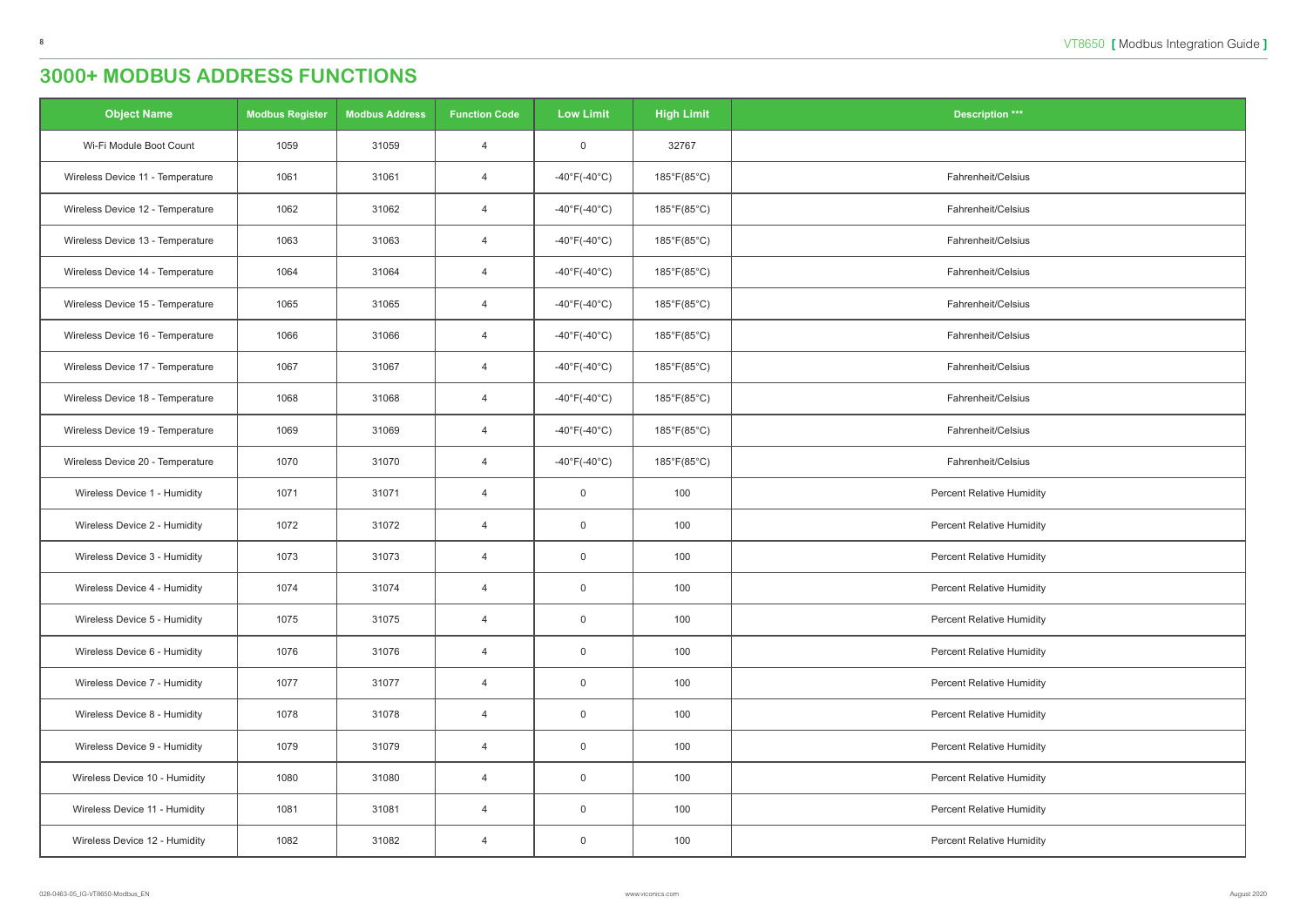| <b>Object Name</b>            | <b>Modbus Register</b> | <b>Modbus Address</b> | <b>Function Code</b> | <b>Low Limit</b> | <b>High Limit</b> | <b>Description ***</b>           |
|-------------------------------|------------------------|-----------------------|----------------------|------------------|-------------------|----------------------------------|
| Wireless Device 13 - Humidity | 1083                   | 31083                 | $\overline{4}$       | $\overline{0}$   | 100               | <b>Percent Relative Humidity</b> |
| Wireless Device 14 - Humidity | 1084                   | 31084                 | $\overline{4}$       | $\overline{0}$   | 100               | <b>Percent Relative Humidity</b> |
| Wireless Device 15 - Humidity | 1085                   | 31085                 | $\overline{4}$       | $\overline{0}$   | 100               | <b>Percent Relative Humidity</b> |
| Wireless Device 16 - Humidity | 1086                   | 31086                 | $\overline{4}$       | $\overline{0}$   | 100               | <b>Percent Relative Humidity</b> |
| Wireless Device 17 - Humidity | 1087                   | 31087                 | $\overline{4}$       | $\boldsymbol{0}$ | 100               | <b>Percent Relative Humidity</b> |
| Wireless Device 18 - Humidity | 1088                   | 31088                 | $\overline{4}$       | $\overline{0}$   | 100               | <b>Percent Relative Humidity</b> |
| Wireless Device 19 - Humidity | 1089                   | 31089                 | $\overline{4}$       | $\mathsf 0$      | 100               | <b>Percent Relative Humidity</b> |
| Wireless Device 20 - Humidity | 1090                   | 31090                 | $\overline{4}$       | $\overline{0}$   | 100               | <b>Percent Relative Humidity</b> |
| Wireless Device 1 - CO2       | 1091                   | 31091                 | $\overline{4}$       | $\overline{0}$   | 5000              | Parts per Million                |
| Wireless Device 2 - CO2       | 1092                   | 31092                 | $\overline{4}$       | $\overline{0}$   | 5000              | Parts per Million                |
| Wireless Device 3 - CO2       | 1093                   | 31093                 | $\overline{4}$       | $\overline{0}$   | 5000              | Parts per Million                |
| Wireless Device 4 - CO2       | 1094                   | 31094                 | $\overline{4}$       | $\overline{0}$   | 5000              | Parts per Million                |
| Wireless Device 5 - CO2       | 1095                   | 31095                 | $\overline{4}$       | $\overline{0}$   | 5000              | Parts per Million                |
| Wireless Device 6 - CO2       | 1096                   | 31096                 | $\overline{4}$       | $\overline{0}$   | 5000              | Parts per Million                |
| Wireless Device 7 - CO2       | 1097                   | 31097                 | $\overline{4}$       | $\overline{0}$   | 5000              | Parts per Million                |
| Wireless Device 8 - CO2       | 1098                   | 31098                 | $\overline{4}$       | $\mathsf 0$      | 5000              | Parts per Million                |
| Wireless Device 9 - CO2       | 1099                   | 31099                 | $\overline{4}$       | $\overline{0}$   | 5000              | Parts per Million                |
| Wireless Device 10 - CO2      | 1100                   | 31100                 | $\overline{4}$       | $\overline{0}$   | 5000              | Parts per Million                |
| Wireless Device 11 - CO2      | 1101                   | 31101                 | $\overline{4}$       | $\overline{0}$   | 5000              | Parts per Million                |
| Wireless Device 12 - CO2      | 1102                   | 31102                 | $\overline{4}$       | $\mathsf 0$      | 5000              | Parts per Million                |
| Wireless Device 13 - CO2      | 1103                   | 31103                 | $\overline{4}$       | $\overline{0}$   | 5000              | Parts per Million                |
| Wireless Device 14 - CO2      | 1104                   | 31104                 | $\overline{4}$       | $\overline{0}$   | 5000              | Parts per Million                |
| Wireless Device 15 - CO2      | 1105                   | 31105                 | $\overline{4}$       | $\overline{0}$   | 5000              | Parts per Million                |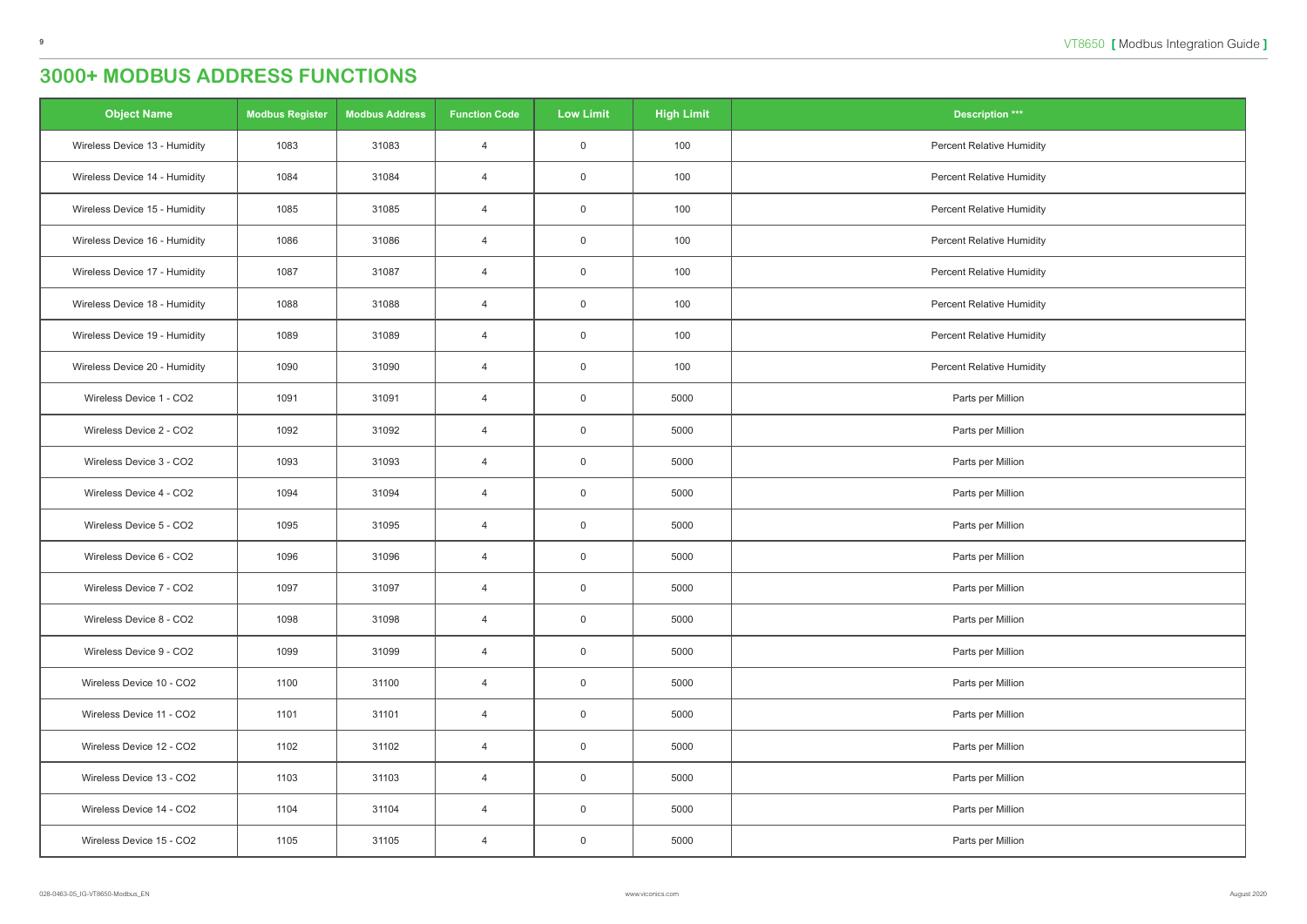| <b>Object Name</b>          | <b>Modbus Register</b> | <b>Modbus Address</b> | <b>Function Code</b> | <b>Low Limit</b> | <b>High Limit</b> | <b>Description ***</b>                                                  |
|-----------------------------|------------------------|-----------------------|----------------------|------------------|-------------------|-------------------------------------------------------------------------|
| Wireless Device 16 - CO2    | 1106                   | 31106                 | $\overline{4}$       | $\overline{0}$   | 5000              | Parts per Million                                                       |
| Wireless Device 17 - CO2    | 1107                   | 31107                 | $\overline{4}$       | $\overline{0}$   | 5000              | Parts per Million                                                       |
| Wireless Device 18 - CO2    | 1108                   | 31108                 | $\overline{4}$       | $\overline{0}$   | 5000              | Parts per Million                                                       |
| Wireless Device 19 - CO2    | 1109                   | 31109                 | $\overline{4}$       | $\overline{0}$   | 5000              | Parts per Million                                                       |
| Wireless Device 20 - CO2    | 1110                   | 31110                 | $\overline{4}$       | $\overline{0}$   | 5000              | Parts per Million                                                       |
| <b>Effective Occupancy</b>  | 5001                   | 35001                 | $\overline{4}$       | $\overline{0}$   | 3                 | 0=Occupied, 1=Unoccupied, 2=Override, 3=Standby                         |
| ZigBee Network Status       | 5003                   | 35003                 | $\overline{4}$       | $\overline{0}$   | $\overline{4}$    | 0=Not det., 1=Pwr on, 2=No NWK, 3=Joined, 4=Online                      |
| Weekday                     | 5005                   | 35005                 | $\overline{4}$       | $\overline{0}$   | 6                 | 0=Monday, 1=Tuesday, 2=Wed., 3=Thursday, 4=Friday, 5=Saturday, 6=Sunday |
| Program Status              | 5006                   | 35006                 | $\overline{4}$       | $\overline{0}$   | 5                 | 0=Idle, 1=Loading, 2=Running, 3=Waiting, 4=Halted, 5=Unloading          |
| Program Error               | 5007                   | 35007                 | $\overline{4}$       | $\overline{0}$   | 5                 | 0=No error, 1=Yield, 2=Runtime, 3=Syntax, 4=Memory, 5=Double err        |
| Wireless Device 1 - Status  | 5008                   | 35008                 | $\overline{4}$       | $\overline{0}$   | 6                 | 0=None, 1=Closed, 2=Opened, 3=No motion, 4=Motion, 5=Normal, 6=Leak     |
| Wireless Device 2 - Status  | 5009                   | 35009                 | $\overline{4}$       | $\overline{0}$   | 6                 | 0=None, 1=Closed, 2=Opened, 3=No motion, 4=Motion, 5=Normal, 6=Leak     |
| Wireless Device 3 - Status  | 5010                   | 35010                 | $\overline{4}$       | $\overline{0}$   | 6                 | 0=None, 1=Closed, 2=Opened, 3=No motion, 4=Motion, 5=Normal, 6=Leak     |
| Wireless Device 4 - Status  | 5011                   | 35011                 | $\overline{4}$       | $\overline{0}$   | 6                 | 0=None, 1=Closed, 2=Opened, 3=No motion, 4=Motion, 5=Normal, 6=Leak     |
| Wireless Device 5 - Status  | 5012                   | 35012                 | 4                    | $\overline{0}$   | 6                 | 0=None, 1=Closed, 2=Opened, 3=No motion, 4=Motion, 5=Normal, 6=Leak     |
| Wireless Device 6 - Status  | 5013                   | 35013                 | $\overline{4}$       | $\overline{0}$   | 6                 | 0=None, 1=Closed, 2=Opened, 3=No motion, 4=Motion, 5=Normal, 6=Leak     |
| Wireless Device 7 - Status  | 5014                   | 35014                 | $\overline{4}$       | $\overline{0}$   | 6                 | 0=None, 1=Closed, 2=Opened, 3=No motion, 4=Motion, 5=Normal, 6=Leak     |
| Wireless Device 8 - Status  | 5015                   | 35015                 | 4                    | $\overline{0}$   | 6                 | 0=None, 1=Closed, 2=Opened, 3=No motion, 4=Motion, 5=Normal, 6=Leak     |
| Wireless Device 9 - Status  | 5016                   | 35016                 | $\overline{4}$       | $\overline{0}$   | 6                 | 0=None, 1=Closed, 2=Opened, 3=No motion, 4=Motion, 5=Normal, 6=Leak     |
| Wireless Device 10 - Status | 5017                   | 35017                 | $\overline{4}$       | $\overline{0}$   | 6                 | 0=None, 1=Closed, 2=Opened, 3=No motion, 4=Motion, 5=Normal, 6=Leak     |
| Wireless Device 1 - Battery | 5018                   | 35018                 | 4                    | $\overline{0}$   | $\overline{2}$    | 0=None, 1=Normal, 2=Low                                                 |
| Wireless Device 2 - Battery | 5019                   | 35019                 | $\overline{4}$       | $\overline{0}$   | $\overline{2}$    | 0=None, 1=Normal, 2=Low                                                 |
| Wireless Device 3 - Battery | 5020                   | 35020                 | 4                    | $\overline{0}$   | $\overline{2}$    | 0=None, 1=Normal, 2=Low                                                 |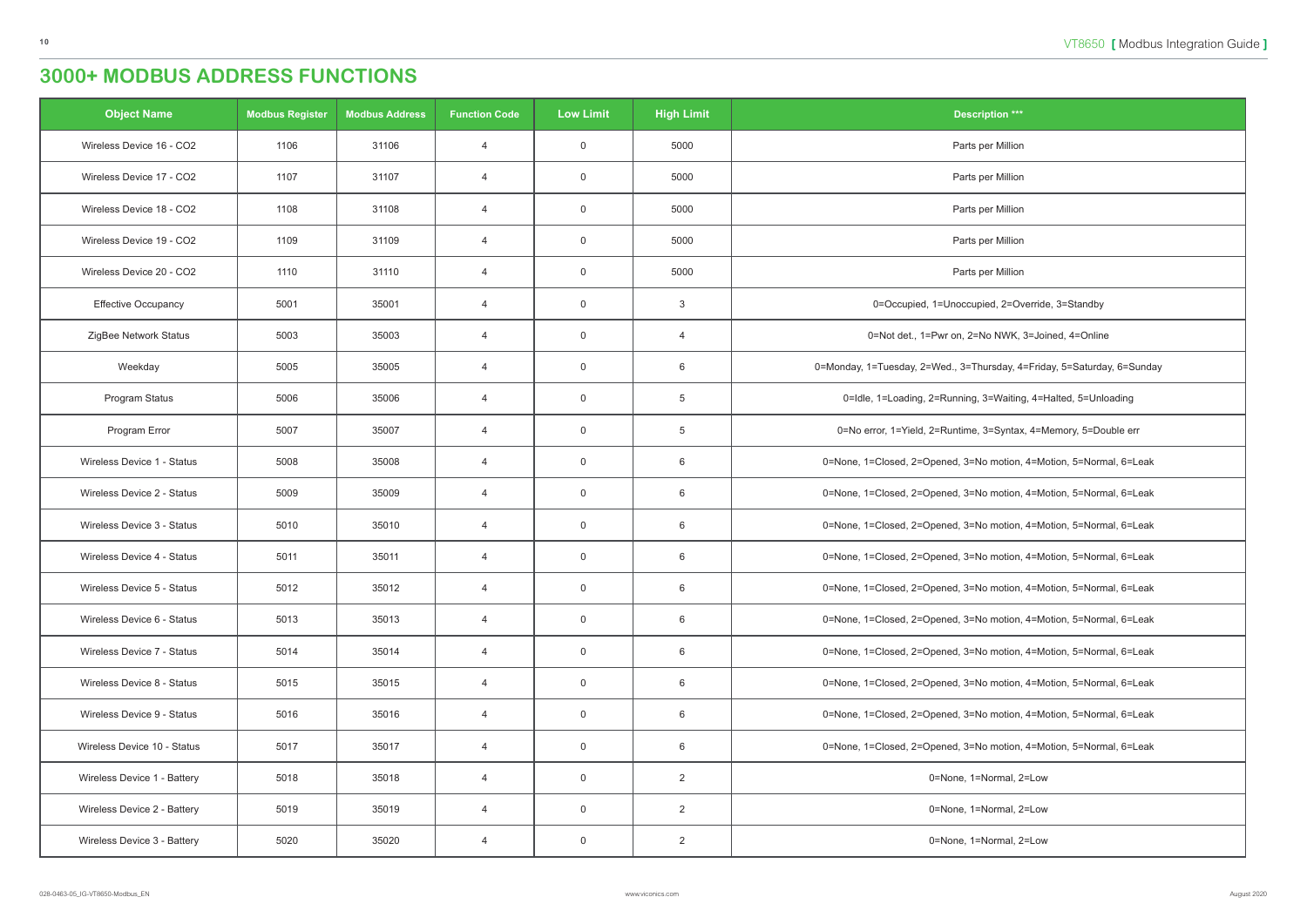| <b>Object Name</b>                                  | <b>Modbus Register</b> | <b>Modbus Address</b> | <b>Function Code</b> | <b>Low Limit</b> | <b>High Limit</b> | <b>Description ***</b>                                                                                                                                                                                                              |
|-----------------------------------------------------|------------------------|-----------------------|----------------------|------------------|-------------------|-------------------------------------------------------------------------------------------------------------------------------------------------------------------------------------------------------------------------------------|
| Wireless Device 4 - Battery                         | 5021                   | 35021                 | $\overline{4}$       | $\overline{0}$   | $\overline{2}$    | 0=None, 1=Normal, 2=Low                                                                                                                                                                                                             |
| Wireless Device 5 - Battery                         | 5022                   | 35022                 | $\overline{4}$       | $\overline{0}$   | $\overline{2}$    | 0=None, 1=Normal, 2=Low                                                                                                                                                                                                             |
| Wireless Device 6 - Battery                         | 5023                   | 35023                 | $\overline{4}$       | $\overline{0}$   | 2                 | 0=None, 1=Normal, 2=Low                                                                                                                                                                                                             |
| Wireless Device 7 - Battery                         | 5024                   | 35024                 | $\overline{4}$       | $\mathbf 0$      | $\overline{2}$    | 0=None, 1=Normal, 2=Low                                                                                                                                                                                                             |
| Wireless Device 8 - Battery                         | 5025                   | 35025                 | $\overline{4}$       | $\overline{0}$   | $\overline{2}$    | 0=None, 1=Normal, 2=Low                                                                                                                                                                                                             |
| Wireless Device 9 - Battery                         | 5026                   | 35026                 | $\overline{4}$       | $\overline{0}$   | $\overline{2}$    | 0=None, 1=Normal, 2=Low                                                                                                                                                                                                             |
| Wireless Device 10 - Battery                        | 5027                   | 35027                 | $\overline{4}$       | $\overline{0}$   | $\overline{2}$    | 0=None, 1=Normal, 2=Low                                                                                                                                                                                                             |
| Wireless Device 1 - Communication Status            | 5028                   | 35028                 | $\overline{4}$       | $\overline{0}$   | 3                 | 0=Not paired, 1=Online, 2=Invalid, 3=Offine                                                                                                                                                                                         |
| Wireless Device 2 - Communication Status            | 5029                   | 35029                 | $\overline{4}$       | $\overline{0}$   | 3                 | 0=Not paired, 1=Online, 2=Invalid, 3=Offine                                                                                                                                                                                         |
| Wireless Device 3 - Communication Status            | 5030                   | 35030                 | $\overline{4}$       | $\overline{0}$   | 3                 | 0=Not paired, 1=Online, 2=Invalid, 3=Offine                                                                                                                                                                                         |
| Wireless Device 4 - Communication Status            | 5031                   | 35031                 | $\overline{4}$       | $\overline{0}$   | 3                 | 0=Not paired, 1=Online, 2=Invalid, 3=Offine                                                                                                                                                                                         |
| Wireless Device 5 - Communication Status            | 5032                   | 35032                 | $\overline{4}$       | $\overline{0}$   | 3                 | 0=Not paired, 1=Online, 2=Invalid, 3=Offine                                                                                                                                                                                         |
| Wireless Device 6 - Communication Status            | 5033                   | 35033                 | $\overline{4}$       | $\overline{0}$   | 3                 | 0=Not paired, 1=Online, 2=Invalid, 3=Offine                                                                                                                                                                                         |
| Wireless Device 7 - Communication Status            | 5034                   | 35034                 | $\overline{4}$       | $\overline{0}$   | 3                 | 0=Not paired, 1=Online, 2=Invalid, 3=Offine                                                                                                                                                                                         |
| Wireless Device 8 - Communication Status            | 5035                   | 35035                 | 4                    | $\mathbf 0$      | 3                 | 0=Not paired, 1=Online, 2=Invalid, 3=Offine                                                                                                                                                                                         |
| Wireless Device 9 - Communication Status            | 5036                   | 35036                 | $\overline{4}$       | $\overline{0}$   | 3                 | 0=Not paired, 1=Online, 2=Invalid, 3=Offine                                                                                                                                                                                         |
| Wireless Device 10 - Communication<br><b>Status</b> | 5037                   | 35037                 | $\overline{4}$       | $\mathsf 0$      | $\mathbf{3}$      | 0=Not paired, 1=Online, 2=Invalid, 3=Offine                                                                                                                                                                                         |
| CO2 Effective Source                                | 5044                   | 35044                 | $\overline{4}$       | $\overline{0}$   | 23                | 0=None, 1=Internal, 2=Error, 3=Wired, 4=WL 1, 5=WL 2, 6=WL 3, 7=WL 4, 8=WL 5, 9=WL 6, 10=WL 7, 11=WL 8,<br>12=WL 9, 13=WL 10, 14=WL 11, 15=WL 12, 16=WL 13, 17=WL 14, 18=WL 15, 19=WL 16, 20=WL 17, 21=WL 18,<br>22=WL 19, 23=WL 20 |
| Effective temperature sensor                        | 5048                   | 35048                 | $\overline{4}$       | $\overline{0}$   | 22                | 0=Wired, 1=Internal, 2=WL IO, 3=WL 1, 4=WL 2, 5=WL 3, 6=WL 4, 7=WL 5, 8=WL 6, 9=WL 7, 10=WL 8, 11=WL 9,  <br>12=WL 10, 13=WL 11, 14=WL 12, 15=WL 13, 16=WL 14, 17=WL 15, 18=WL 16, 19=WL 17, 20=WL 18, 21=WL 19,<br>22=WL 20        |
| Effective relative humidity sensor                  | 5049                   | 35049                 | $\overline{4}$       | $\overline{0}$   | 21                | 0=None, 1=Internal, 2=WL 1, 3=WL 2, 4=WL 3, 5=WL 4, 6=WL 5, 7=WL 6, 8=WL 7, 9=WL 8, 10=WL 9, 11=WL 10,<br>12=WL 11, 13=WL 12, 14=WL 13, 15=WL 14, 16=WL 15, 17=WL 16, 18=WL 17, 19=WL 18, 20=WL 19, 21=WL 20                        |
| Effective System Mode                               | 5050                   | 35050                 | $\overline{4}$       | $\overline{0}$   | $\overline{2}$    | 0=Cool, 1=Heat                                                                                                                                                                                                                      |
| Wi-Fi Module Status                                 | 5051                   | 35051                 | $\overline{4}$       | $\overline{0}$   | 6                 | 0=Offline, 1=Initializing, 2=Ready, 3=Booting, 4=Resetting, 5=Fail, 6=Testing                                                                                                                                                       |
| Wi-Fi Status                                        | 5052                   | 35052                 | $\overline{4}$       | $\overline{0}$   | 6                 | 0=Idle, 1=Associate, 2=Config., 3=Ready, 4=Online, 5=Disconn., 6=Failure                                                                                                                                                            |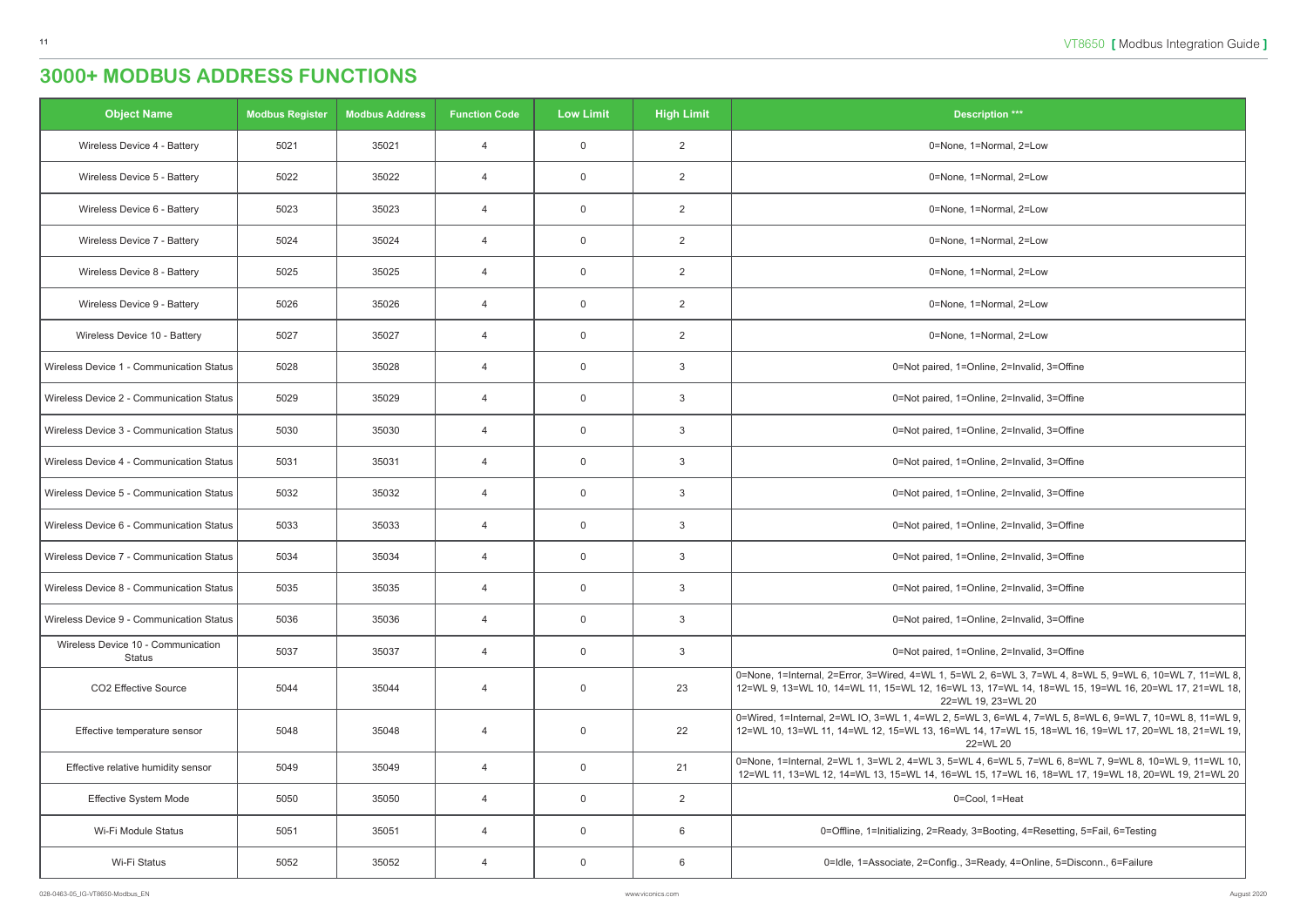| <b>Object Name</b>             | <b>Modbus Register</b> | <b>Modbus Address</b> | <b>Function Code</b> | <b>Low Limit</b> | <b>High Limit</b> | <b>Description ***</b>                                              |
|--------------------------------|------------------------|-----------------------|----------------------|------------------|-------------------|---------------------------------------------------------------------|
| <b>BACnet IP Status</b>        | 5053                   | 35053                 | $\overline{4}$       | $\overline{0}$   | $\overline{2}$    | 0=Disabled, 1=Enabled                                               |
| <b>SMTP Server Status</b>      | 5054                   | 35054                 | $\overline{4}$       | $\overline{0}$   | 3                 | 0=Unkown, 1=Disabled, 2=Offline, 3=Online                           |
| <b>Facility Expert Enabled</b> | 5055                   | 35055                 | $\overline{4}$       | $\overline{0}$   | $\overline{2}$    | 0=Disabled, 1=Enabled                                               |
| <b>Facility Expert Status</b>  | 5056                   | 35056                 | $\overline{4}$       | $\overline{0}$   | $5\phantom{.0}$   | 0=Disabled, 1=Offline, 2=Connect., 3=Online, 4=Failure, 5=Unknown   |
| Wireless Device 11 - Status    | 5057                   | 35057                 | $\overline{4}$       | $\overline{0}$   | 6                 | 0=None, 1=Closed, 2=Opened, 3=No motion, 4=Motion, 5=Normal, 6=Leak |
| Wireless Device 12 - Status    | 5058                   | 35058                 | $\overline{4}$       | $\overline{0}$   | 6                 | 0=None, 1=Closed, 2=Opened, 3=No motion, 4=Motion, 5=Normal, 6=Leak |
| Wireless Device 13 - Status    | 5059                   | 35059                 | $\overline{4}$       | $\overline{0}$   | 6                 | 0=None, 1=Closed, 2=Opened, 3=No motion, 4=Motion, 5=Normal, 6=Leak |
| Wireless Device 14 - Status    | 5060                   | 35060                 | $\overline{4}$       | $\overline{0}$   | 6                 | 0=None, 1=Closed, 2=Opened, 3=No motion, 4=Motion, 5=Normal, 6=Leak |
| Wireless Device 15 - Status    | 5061                   | 35061                 | $\overline{4}$       | $\overline{0}$   | 6                 | 0=None, 1=Closed, 2=Opened, 3=No motion, 4=Motion, 5=Normal, 6=Leak |
| Wireless Device 16 - Status    | 5062                   | 35062                 | $\overline{4}$       | $\overline{0}$   | 6                 | 0=None, 1=Closed, 2=Opened, 3=No motion, 4=Motion, 5=Normal, 6=Leak |
| Wireless Device 17 - Status    | 5063                   | 35063                 | $\overline{4}$       | $\overline{0}$   | 6                 | 0=None, 1=Closed, 2=Opened, 3=No motion, 4=Motion, 5=Normal, 6=Leak |
| Wireless Device 18 - Status    | 5064                   | 35064                 | $\overline{4}$       | $\overline{0}$   | 6                 | 0=None, 1=Closed, 2=Opened, 3=No motion, 4=Motion, 5=Normal, 6=Leak |
| Wireless Device 19 - Status    | 5065                   | 35065                 | $\overline{4}$       | $\overline{0}$   | 6                 | 0=None, 1=Closed, 2=Opened, 3=No motion, 4=Motion, 5=Normal, 6=Leak |
| Wireless Device 20 - Status    | 5066                   | 35066                 | $\overline{4}$       | $\overline{0}$   | 6                 | 0=None, 1=Closed, 2=Opened, 3=No motion, 4=Motion, 5=Normal, 6=Leak |
| Wireless Device 11 - Battery   | 5067                   | 35067                 | 4                    | $\mathbf 0$      | $\overline{2}$    | 0=None, 1=Normal, 2=Low                                             |
| Wireless Device 12 - Battery   | 5068                   | 35068                 | $\overline{4}$       | $\overline{0}$   | $\overline{2}$    | 0=None, 1=Normal, 2=Low                                             |
| Wireless Device 13 - Battery   | 5069                   | 35069                 | $\overline{4}$       | $\overline{0}$   | $\overline{2}$    | 0=None, 1=Normal, 2=Low                                             |
| Wireless Device 14 - Battery   | 5070                   | 35070                 | $\overline{4}$       | $\mathsf 0$      | $\overline{2}$    | 0=None, 1=Normal, 2=Low                                             |
| Wireless Device 15 - Battery   | 5071                   | 35071                 | $\overline{4}$       | $\overline{0}$   | $\overline{2}$    | 0=None, 1=Normal, 2=Low                                             |
| Wireless Device 16 - Battery   | 5072                   | 35072                 | $\overline{4}$       | $\overline{0}$   | $\overline{2}$    | 0=None, 1=Normal, 2=Low                                             |
| Wireless Device 17 - Battery   | 5073                   | 35073                 | $\overline{4}$       | $\overline{0}$   | $\overline{2}$    | 0=None, 1=Normal, 2=Low                                             |
| Wireless Device 18 - Battery   | 5074                   | 35074                 | $\overline{4}$       | $\overline{0}$   | $\overline{2}$    | 0=None, 1=Normal, 2=Low                                             |
| Wireless Device 19 - Battery   | 5075                   | 35075                 | $\overline{4}$       | $\overline{0}$   | $\overline{2}$    | 0=None, 1=Normal, 2=Low                                             |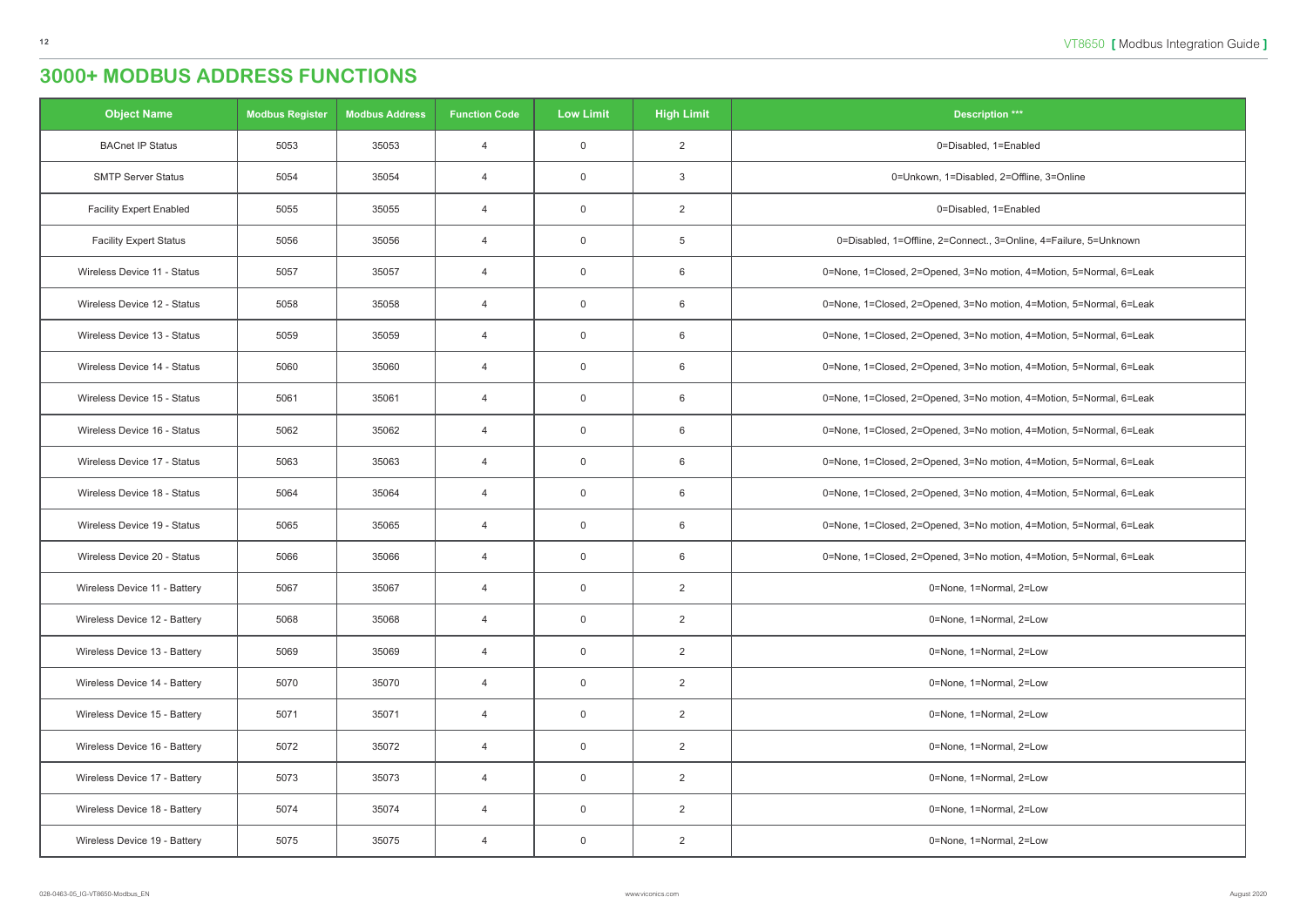| <b>Object Name</b>                                  | <b>Modbus Register</b> | <b>Modbus Address</b> | <b>Function Code</b> | <b>Low Limit</b> | <b>High Limit</b> | <b>Description ***</b>                                                      |
|-----------------------------------------------------|------------------------|-----------------------|----------------------|------------------|-------------------|-----------------------------------------------------------------------------|
| Wireless Device 20 - Battery                        | 5076                   | 35076                 | $\overline{4}$       | $\overline{0}$   | 2                 | 0=None, 1=Normal, 2=Low                                                     |
| Wireless Device 11 - Communication<br><b>Status</b> | 5077                   | 35077                 | $\overline{4}$       | $\overline{0}$   | 3                 | 0=Not paired, 1=Online, 2=Invalid, 3=Offline                                |
| Wireless Device 12 - Communication<br><b>Status</b> | 5078                   | 35078                 | $\overline{4}$       | $\overline{0}$   | 3                 | 0=Not paired, 1=Online, 2=Invalid, 3=Offline                                |
| Wireless Device 13 - Communication<br>Status        | 5079                   | 35079                 | $\overline{4}$       | $\overline{0}$   | 3                 | 0=Not paired, 1=Online, 2=Invalid, 3=Offline                                |
| Wireless Device 14 - Communication<br><b>Status</b> | 5080                   | 35080                 | $\overline{4}$       | $\overline{0}$   | 3                 | 0=Not paired, 1=Online, 2=Invalid, 3=Offline                                |
| Wireless Device 15 - Communication<br><b>Status</b> | 5081                   | 35081                 | $\overline{4}$       | $\overline{0}$   | 3                 | 0=Not paired, 1=Online, 2=Invalid, 3=Offline                                |
| Wireless Device 16 - Communication<br><b>Status</b> | 5082                   | 35082                 | $\overline{4}$       | $\overline{0}$   | 3                 | 0=Not paired, 1=Online, 2=Invalid, 3=Offline                                |
| Wireless Device 17 - Communication<br><b>Status</b> | 5083                   | 35083                 | $\overline{4}$       | $\overline{0}$   | 3                 | 0=Not paired, 1=Online, 2=Invalid, 3=Offline                                |
| Wireless Device 18 - Communication<br><b>Status</b> | 5084                   | 35084                 | $\overline{4}$       | $\overline{0}$   | 3                 | 0=Not paired, 1=Online, 2=Invalid, 3=Offline                                |
| Wireless Device 19 - Communication<br><b>Status</b> | 5085                   | 35085                 | $\overline{4}$       | $\overline{0}$   | 3                 | 0=Not paired, 1=Online, 2=Invalid, 3=Offline                                |
| Wireless Device 20 - Communication<br><b>Status</b> | 5086                   | 35086                 | $\overline{4}$       | $\overline{0}$   | 3                 | 0=Not paired, 1=Online, 2=Invalid, 3=Offline                                |
| Wireless Device 1 - Sensor Type                     | 5087                   | 35087                 | $\overline{4}$       | $\overline{0}$   | $\overline{7}$    | 0=None, 1=Unknown, 2=Motion, 3=Contact, 4=Water, 5=Temp., 6=Temp./RH, 7=CO2 |
| Wireless Device 2 - Sensor Type                     | 5088                   | 35088                 | $\overline{4}$       | $\overline{0}$   | $\overline{7}$    | 0=None, 1=Unknown, 2=Motion, 3=Contact, 4=Water, 5=Temp., 6=Temp./RH, 7=CO2 |
| Wireless Device 3 - Sensor Type                     | 5089                   | 35089                 | $\overline{4}$       | $\overline{0}$   | $\overline{7}$    | 0=None, 1=Unknown, 2=Motion, 3=Contact, 4=Water, 5=Temp., 6=Temp./RH, 7=CO2 |
| Wireless Device 4 - Sensor Type                     | 5090                   | 35090                 | 4                    | $\mathbf 0$      |                   | 0=None, 1=Unknown, 2=Motion, 3=Contact, 4=Water, 5=Temp., 6=Temp./RH, 7=CO2 |
| Wireless Device 5 - Sensor Type                     | 5091                   | 35091                 | $\overline{4}$       | $\overline{0}$   | $\overline{7}$    | 0=None, 1=Unknown, 2=Motion, 3=Contact, 4=Water, 5=Temp., 6=Temp./RH, 7=CO2 |
| Wireless Device 6 - Sensor Type                     | 5092                   | 35092                 | $\overline{4}$       | $\overline{0}$   | $\overline{7}$    | 0=None, 1=Unknown, 2=Motion, 3=Contact, 4=Water, 5=Temp., 6=Temp./RH, 7=CO2 |
| Wireless Device 7 - Sensor Type                     | 5093                   | 35093                 | $\overline{4}$       | $\overline{0}$   | $\overline{7}$    | 0=None, 1=Unknown, 2=Motion, 3=Contact, 4=Water, 5=Temp., 6=Temp./RH, 7=CO2 |
| Wireless Device 8 - Sensor Type                     | 5094                   | 35094                 | $\overline{4}$       | $\overline{0}$   | $\overline{7}$    | 0=None, 1=Unknown, 2=Motion, 3=Contact, 4=Water, 5=Temp., 6=Temp./RH, 7=CO2 |
| Wireless Device 9 - Sensor Type                     | 5095                   | 35095                 | $\overline{4}$       | $\overline{0}$   | $\overline{7}$    | 0=None, 1=Unknown, 2=Motion, 3=Contact, 4=Water, 5=Temp., 6=Temp./RH, 7=CO2 |
| Wireless Device 10 - Sensor Type                    | 5096                   | 35096                 | $\overline{4}$       | $\overline{0}$   | $\overline{7}$    | 0=None, 1=Unknown, 2=Motion, 3=Contact, 4=Water, 5=Temp., 6=Temp./RH, 7=CO2 |
| Wireless Device 11 - Sensor Type                    | 5097                   | 35097                 | $\overline{4}$       | $\overline{0}$   | $\overline{7}$    | 0=None, 1=Unknown, 2=Motion, 3=Contact, 4=Water, 5=Temp., 6=Temp./RH, 7=CO2 |
| Wireless Device 12 - Sensor Type                    | 5098                   | 35098                 | 4                    | $\overline{0}$   | $\overline{7}$    | 0=None, 1=Unknown, 2=Motion, 3=Contact, 4=Water, 5=Temp., 6=Temp./RH, 7=CO2 |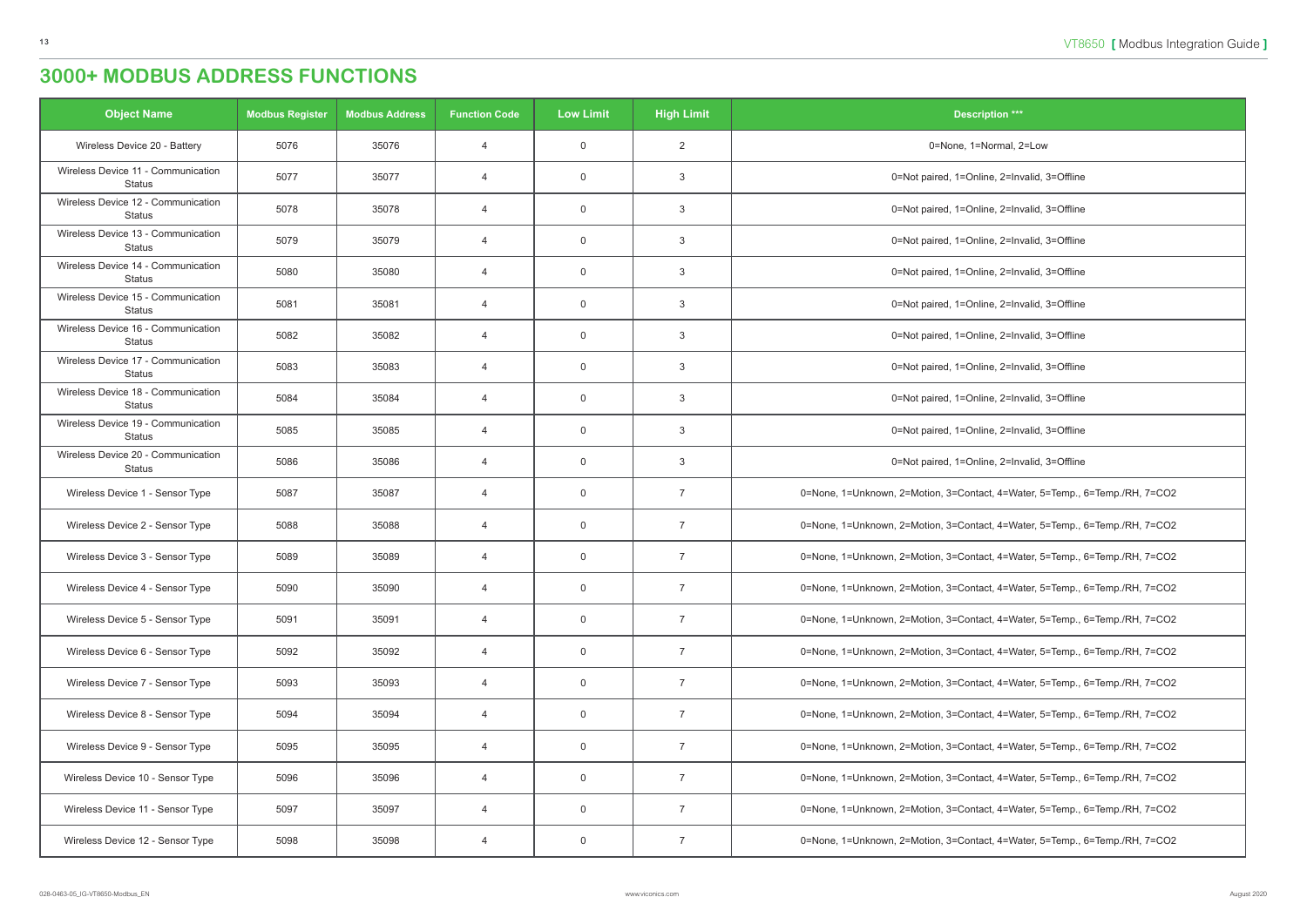| <b>Object Name</b>               | <b>Modbus Register</b> | <b>Modbus Address</b> | <b>Function Code</b> | <b>Low Limit</b> | <b>High Limit</b> | <b>Description ***</b>                                                      |
|----------------------------------|------------------------|-----------------------|----------------------|------------------|-------------------|-----------------------------------------------------------------------------|
| Wireless Device 13 - Sensor Type | 5099                   | 35099                 |                      | $\mathbf 0$      |                   | 0=None, 1=Unknown, 2=Motion, 3=Contact, 4=Water, 5=Temp., 6=Temp./RH, 7=CO2 |
| Wireless Device 14 - Sensor Type | 5100                   | 35100                 |                      | $\mathbf 0$      |                   | 0=None, 1=Unknown, 2=Motion, 3=Contact, 4=Water, 5=Temp., 6=Temp./RH, 7=CO2 |
| Wireless Device 15 - Sensor Type | 5101                   | 35101                 |                      | $\mathbf 0$      |                   | 0=None, 1=Unknown, 2=Motion, 3=Contact, 4=Water, 5=Temp., 6=Temp./RH, 7=CO2 |
| Wireless Device 16 - Sensor Type | 5102                   | 35102                 |                      | $\mathbf 0$      |                   | 0=None, 1=Unknown, 2=Motion, 3=Contact, 4=Water, 5=Temp., 6=Temp./RH, 7=CO2 |
| Wireless Device 17 - Sensor Type | 5103                   | 35103                 | $\overline{A}$       | $\mathbf 0$      |                   | 0=None, 1=Unknown, 2=Motion, 3=Contact, 4=Water, 5=Temp., 6=Temp./RH, 7=CO2 |
| Wireless Device 18 - Sensor Type | 5104                   | 35104                 |                      | $\mathbf 0$      |                   | 0=None, 1=Unknown, 2=Motion, 3=Contact, 4=Water, 5=Temp., 6=Temp./RH, 7=CO2 |
| Wireless Device 19 - Sensor Type | 5105                   | 35105                 |                      | $\mathbf 0$      |                   | 0=None, 1=Unknown, 2=Motion, 3=Contact, 4=Water, 5=Temp., 6=Temp./RH, 7=CO2 |
| Wireless Device 20 - Sensor Type | 5106                   | 35106                 |                      | $\mathbf 0$      |                   | 0=None, 1=Unknown, 2=Motion, 3=Contact, 4=Water, 5=Temp., 6=Temp./RH, 7=CO2 |
| Time source                      | 5107                   | 35107                 | $\overline{A}$       | $\mathbf 0$      |                   | 0=None, 1=Local, 2=BACnet, 3=NTP, 4=Cloud                                   |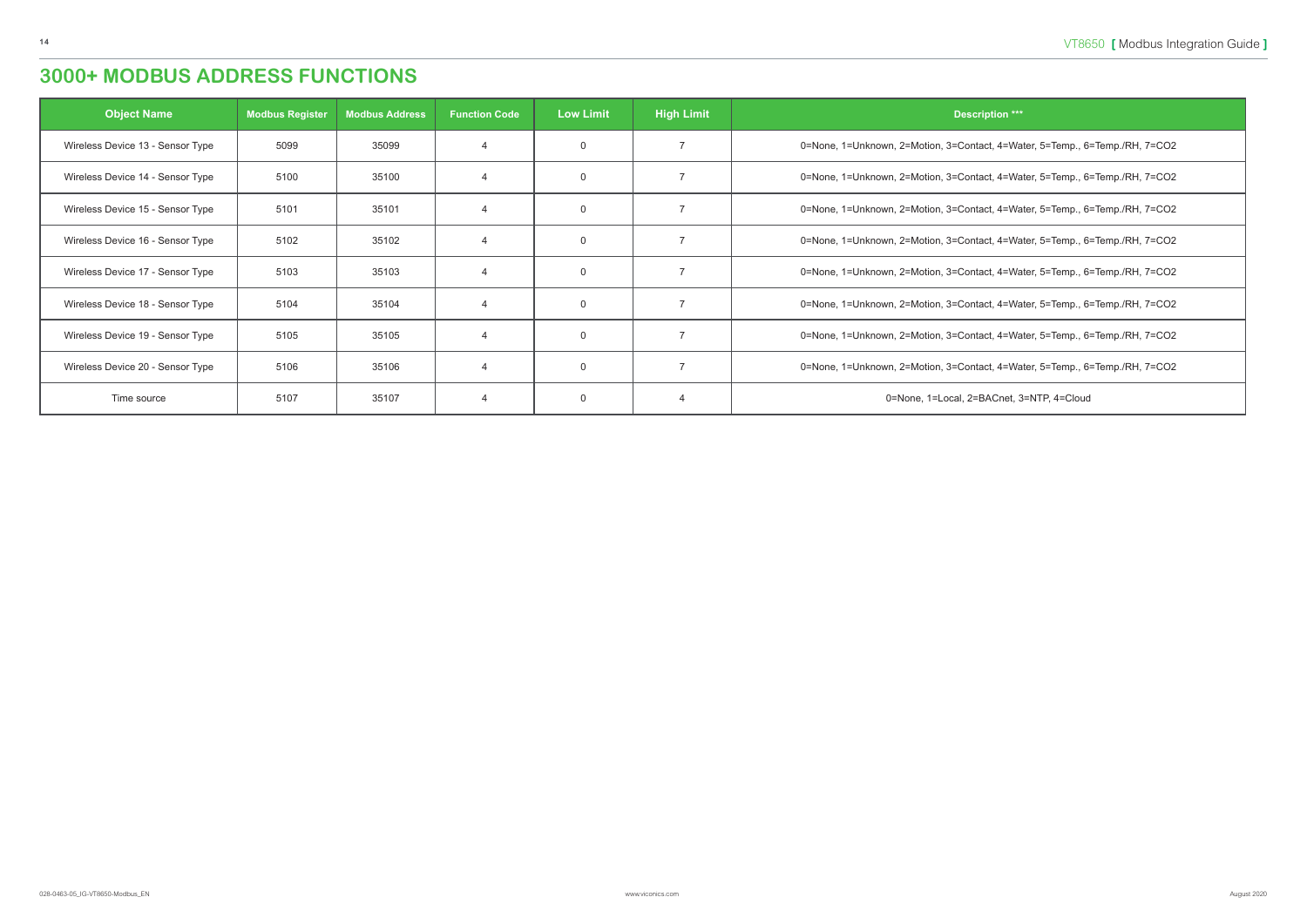<span id="page-14-0"></span>

| <b>Object Name</b>                        | <b>Modbus Register</b> | <b>Modbus Address</b> | <b>Function Code</b> | <b>Low Limit</b> | <b>High Limit</b> | <b>Description ***</b>                                                                                                                                                                                                                                                         |
|-------------------------------------------|------------------------|-----------------------|----------------------|------------------|-------------------|--------------------------------------------------------------------------------------------------------------------------------------------------------------------------------------------------------------------------------------------------------------------------------|
| Temperature Scale                         | $\overline{1}$         | 40001                 | 3,6                  | $\mathbf 0$      | $\overline{1}$    | $0 = ^{\circ}C, 1 = ^{\circ}F$                                                                                                                                                                                                                                                 |
| Display Language                          | 2                      | 40002                 | 3,6                  | $\mathbf 0$      | 22                | 0=English, 1=French, 2=Spanish, 3=Chinese, 4=Russian, 5=Arabic, 6=Bulgarian, 7=Czech, 8=Danish, 9=Dutch,<br>10=Finnish, 11=German, 12=Hungarian, 13=Indones, 14=Italian, 15=Norwegian, 16=polish, 17=Portug., 18=Slovak,<br>19=Swedish, 20=Turkish, 21 = Japanese, 22 = Hebrew |
| System Mode                               | $\overline{4}$         | 40004                 | 3,6                  | $\mathbf 0$      | 3                 | 0=Off, 1=Auto, 2=Cool, 3=Heat                                                                                                                                                                                                                                                  |
| Room Humidity Display                     | 10                     | 40010                 | 3,6                  | $\mathbf 0$      | -1                | 0=Disabled, 1=Enabled                                                                                                                                                                                                                                                          |
| <b>Dehumidification Lockout</b>           | 12                     | 40012                 | 3,6                  | $\mathbf 0$      | $\overline{1}$    | 0=Disabled, 1=Enabled                                                                                                                                                                                                                                                          |
| <b>Setpoint Function</b>                  | 17                     | 40017                 | 3,6                  | $\mathbf 0$      | $\overline{1}$    | 0=Dual SP, 1=Attach SP                                                                                                                                                                                                                                                         |
| Occupancy Command                         | 22                     | 40022                 | 3,6                  | $\overline{0}$   | $\overline{2}$    | 0=Loc. occ., 1=Occupied, 2=Unocc.                                                                                                                                                                                                                                              |
| <b>Network Units</b>                      | 23                     | 40023                 | 3,6                  | $\mathbf 0$      | $\overline{1}$    | 0=SI, 1=Imperial                                                                                                                                                                                                                                                               |
| Time Format                               | 27                     | 40027                 | 3,6                  | $\mathbf 0$      | -1                | 0=AM-PM, 1=24-Hours                                                                                                                                                                                                                                                            |
| <b>Standby Mode Configuration</b>         | 28                     | 40028                 | 3,6                  | $\mathbf 0$      | $\overline{1}$    | 0=Absolute, 1=Offset                                                                                                                                                                                                                                                           |
| <b>HMI Color</b>                          | 29                     | 40029                 | 3,6                  | $\overline{0}$   | 9                 | 0=White, 1=Green, 2=Blue, 3=Grey, 4=Dark grey, 5=Pink, 6=Purple, 7=Red, 8=Orange 9=Black                                                                                                                                                                                       |
| Main Display                              | 30                     | 40030                 | 3,6                  | $\overline{0}$   | $\overline{1}$    | 0=Temp., 1=Setpoint                                                                                                                                                                                                                                                            |
| Long Message Background Colour            | 31                     | 40031                 | 3,6                  | $\overline{0}$   | 10                | 0=White, 1=Green, 2=Blue, 3=Grey, 4=Dark grey, 5=Pink, 6=Purple, 7=Red, 8=Orange 9=Black, 10= Default                                                                                                                                                                          |
| Use Standby Screen                        | 32                     | 40032                 | 3,6                  | $\overline{0}$   | $\mathbf{3}$      | 0=No, 1=Yes, 2=Occ. only, 3=Screen sav                                                                                                                                                                                                                                         |
| <b>UO9 Configuration</b>                  | 41                     | 40041                 | 3,6                  | $\mathbf 0$      | $\mathbf{3}$      | 0=Analog, 1=Binary, 2=Relay RC, 3=Relay RH                                                                                                                                                                                                                                     |
| UO10 Configuration                        | 42                     | 40042                 | 3,6                  | $\overline{0}$   | $\overline{2}$    | 0=Analog, 1=Binary, 2=Relay RC                                                                                                                                                                                                                                                 |
| <b>UO11 Configuration</b>                 | 43                     | 40043                 | 3,6                  | $\mathbf 0$      | $\overline{1}$    | 0=Analog, 1=Binary                                                                                                                                                                                                                                                             |
| UO12 Configuration                        | 44                     | 40044                 | 3,6                  | $\overline{0}$   | $\overline{1}$    | 0=Analog, 1=Binary                                                                                                                                                                                                                                                             |
| <b>Frost Protection</b>                   | 45                     | 40045                 | 3,6                  | $\mathbf 0$      | $\overline{1}$    | $0=Off, 1=On$                                                                                                                                                                                                                                                                  |
| Fan Control in Heating Mode               | 46                     | 40046                 | 3,6                  | $\overline{0}$   | $\overline{1}$    | $0=Off$ , $1=On$                                                                                                                                                                                                                                                               |
| Fan Mode                                  | 47                     | 40047                 | 3,6                  | $\overline{0}$   | $\overline{2}$    | 0=On, 1=Auto, 2=Smart                                                                                                                                                                                                                                                          |
| UI16 Configuration                        | 48                     | 40048                 | 3,6                  | $\overline{0}$   | $\overline{5}$    | 0=None, 1=Rem NSB, 2=Motion NO, 3=Motion NC, 4=Window, 5=Fan lock                                                                                                                                                                                                              |
| <b>BO1 Auxiliary Output Configuration</b> | 49                     | 40049                 | 3,6                  | $\overline{0}$   | $\overline{1}$    | $0=NO$ , $1=NC$                                                                                                                                                                                                                                                                |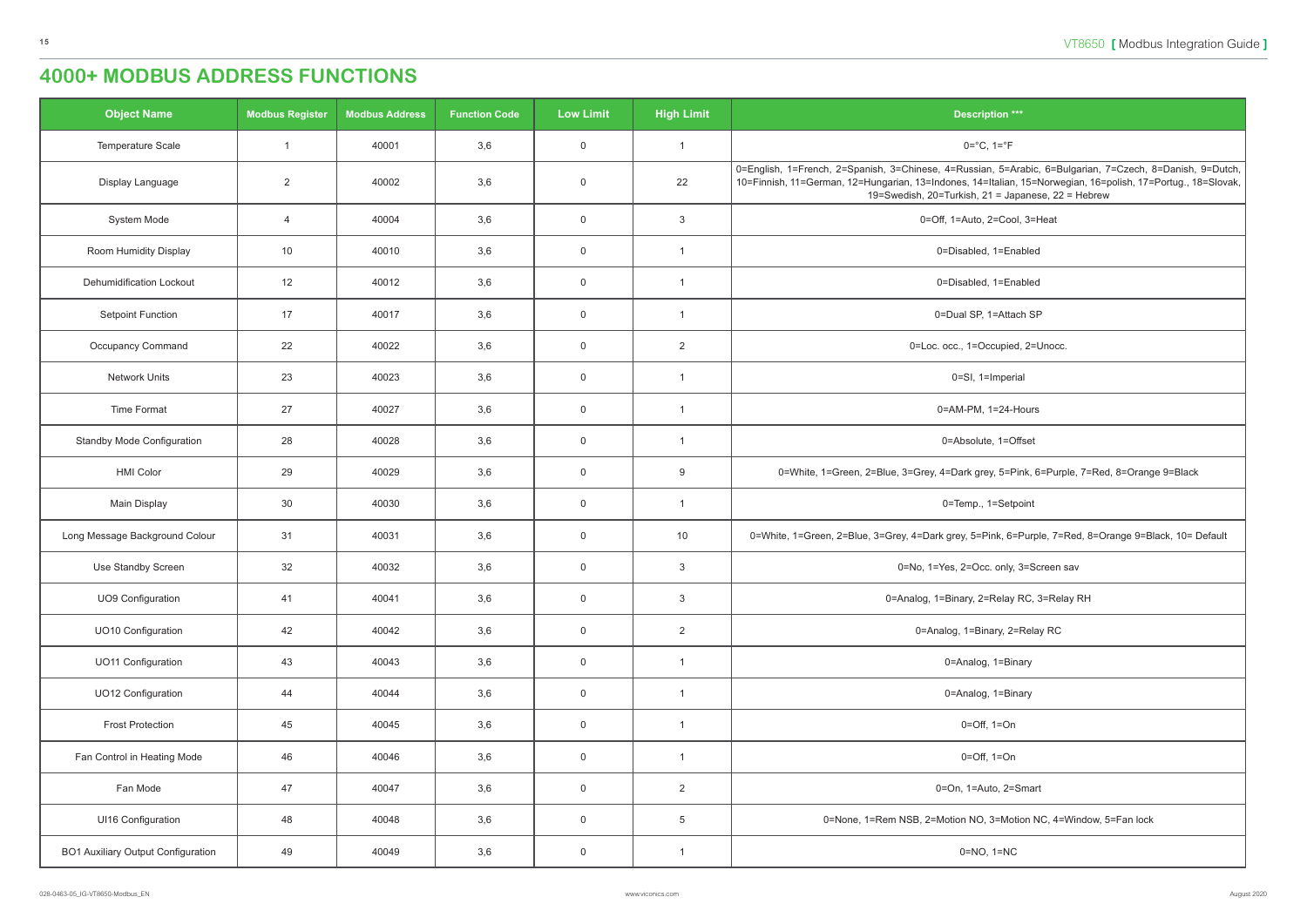| <b>Object Name</b>                | <b>Modbus Register</b> | <b>Modbus Address</b> | <b>Function Code</b> | <b>Low Limit</b> | <b>High Limit</b> | <b>Description ***</b>                                                                           |
|-----------------------------------|------------------------|-----------------------|----------------------|------------------|-------------------|--------------------------------------------------------------------------------------------------|
| <b>Mechanical Cooling Allowed</b> | 50                     | 40050                 | 3,6                  | $\overline{0}$   | $\overline{1}$    | $0 = \text{Off.}, 1 = \text{On}$                                                                 |
| <b>Enable Smart Recovery</b>      | 51                     | 40051                 | 3,6                  | $\boldsymbol{0}$ | $\overline{1}$    | $0=Off, 1=On$                                                                                    |
| UI19 Configuration                | 52                     | 40052                 | 3,6                  | $\overline{0}$   | $\overline{1}$    | 0=None, 1=CO2                                                                                    |
| <b>Economizer Configuration</b>   | 53                     | 40053                 | 3,6                  | $\overline{0}$   | $\overline{1}$    | $0 = \text{Off.}, 1 = \text{On}$                                                                 |
| Schedule Menu                     | 54                     | 40054                 | 3,6                  | $\overline{0}$   | $\mathbf{3}$      | 0=Disabled, 1=Enabled, 2=Dis.no.clk, 3=En.no.clk                                                 |
| French                            | 56                     | 40056                 | 3,6                  | $\overline{0}$   | $\overline{1}$    | 0=Disabled, 1=Enabled                                                                            |
| Spanish                           | 57                     | 40057                 | 3,6                  | $\boldsymbol{0}$ | $\overline{1}$    | 0=Disabled, 1=Enabled                                                                            |
| Chinese                           | 58                     | 40058                 | 3,6                  | $\overline{0}$   | $\overline{1}$    | 0=Disabled, 1=Enabled                                                                            |
| Russian                           | 59                     | 40059                 | 3,6                  | $\overline{0}$   | $\overline{1}$    | 0=Disabled, 1=Enabled                                                                            |
| Month                             | 60                     | 40060                 | 3,6                  | $\overline{0}$   | 11                | 0=Jan., 1=Feb., 2=Mar., 3=Apr., 4=May, 5=June, 6=July, 7=Aug., 8=Sept., 9=Oct., 10=Nov., 11=Dec. |
| Fan Delay                         | 61                     | 40061                 | 3,6                  | $\overline{0}$   | $\overline{1}$    | $0 = \text{Off.}, 1 = \text{On}$                                                                 |
| <b>UI17 Configuration</b>         | 63                     | 40063                 | 3,6                  | $\overline{0}$   | $\overline{4}$    | 0=None, 1=Door dry, 2=Override, 3=Filter, 4=Service                                              |
| Wireless Device 1 - Function      | 66                     | 40066                 | 3,6                  | $\overline{0}$   | 8                 | 0=None, 1=Window, 2=Door, 3=Motion, 4=Env. data, 5=Remove, 6=Water, 7=Refrig., 8=Freezer         |
| Wireless Device 2 - Function      | 67                     | 40067                 | 3,6                  | $\overline{0}$   | 8                 | 0=None, 1=Window, 2=Door, 3=Motion, 4=Env. data, 5=Remove, 6=Water, 7=Refrig., 8=Freezer         |
| Wireless Device 3 - Function      | 68                     | 40068                 | 3,6                  | $\overline{0}$   | 8                 | 0=None, 1=Window, 2=Door, 3=Motion, 4=Env. data, 5=Remove, 6=Water, 7=Refrig., 8=Freezer         |
| Wireless Device 4 - Function      | 69                     | 40069                 | 3,6                  | $\overline{0}$   | 8                 | 0=None, 1=Window, 2=Door, 3=Motion, 4=Env. data, 5=Remove, 6=Water, 7=Refrig., 8=Freezer         |
| Wireless Device 5 - Function      | 70                     | 40070                 | 3,6                  | $\overline{0}$   | 8                 | 0=None, 1=Window, 2=Door, 3=Motion, 4=Env. data, 5=Remove, 6=Water, 7=Refrig., 8=Freezer         |
| Wireless Device 6 - Function      | 71                     | 40071                 | 3,6                  | $\overline{0}$   | 8                 | 0=None, 1=Window, 2=Door, 3=Motion, 4=Env. data, 5=Remove, 6=Water, 7=Refrig., 8=Freezer         |
| Wireless Device 7 - Function      | 72                     | 40072                 | 3,6                  | $\overline{0}$   | 8                 | 0=None, 1=Window, 2=Door, 3=Motion, 4=Env. data, 5=Remove, 6=Water, 7=Refrig., 8=Freezer         |
| Wireless Device 8 - Function      | 73                     | 40073                 | 3,6                  | $\overline{0}$   | 8                 | 0=None, 1=Window, 2=Door, 3=Motion, 4=Env. data, 5=Remove, 6=Water, 7=Refrig., 8=Freezer         |
| Wireless Device 9 - Function      | 74                     | 40074                 | 3,6                  | $\overline{0}$   | 8                 | 0=None, 1=Window, 2=Door, 3=Motion, 4=Env. data, 5=Remove, 6=Water, 7=Refrig., 8=Freezer         |
| Wireless Device 10 - Function     | 75                     | 40075                 | 3,6                  | $\overline{0}$   | 8                 | 0=None, 1=Window, 2=Door, 3=Motion, 4=Env. data, 5=Remove, 6=Water, 7=Refrig., 8=Freezer         |
| Occupancy Source                  | 77                     | 40077                 | 3,6                  | $\overline{0}$   | $\mathbf{3}$      | 0=Motion, 1=Schedule, 2=Mot. occ., 3=Mot. unoc.                                                  |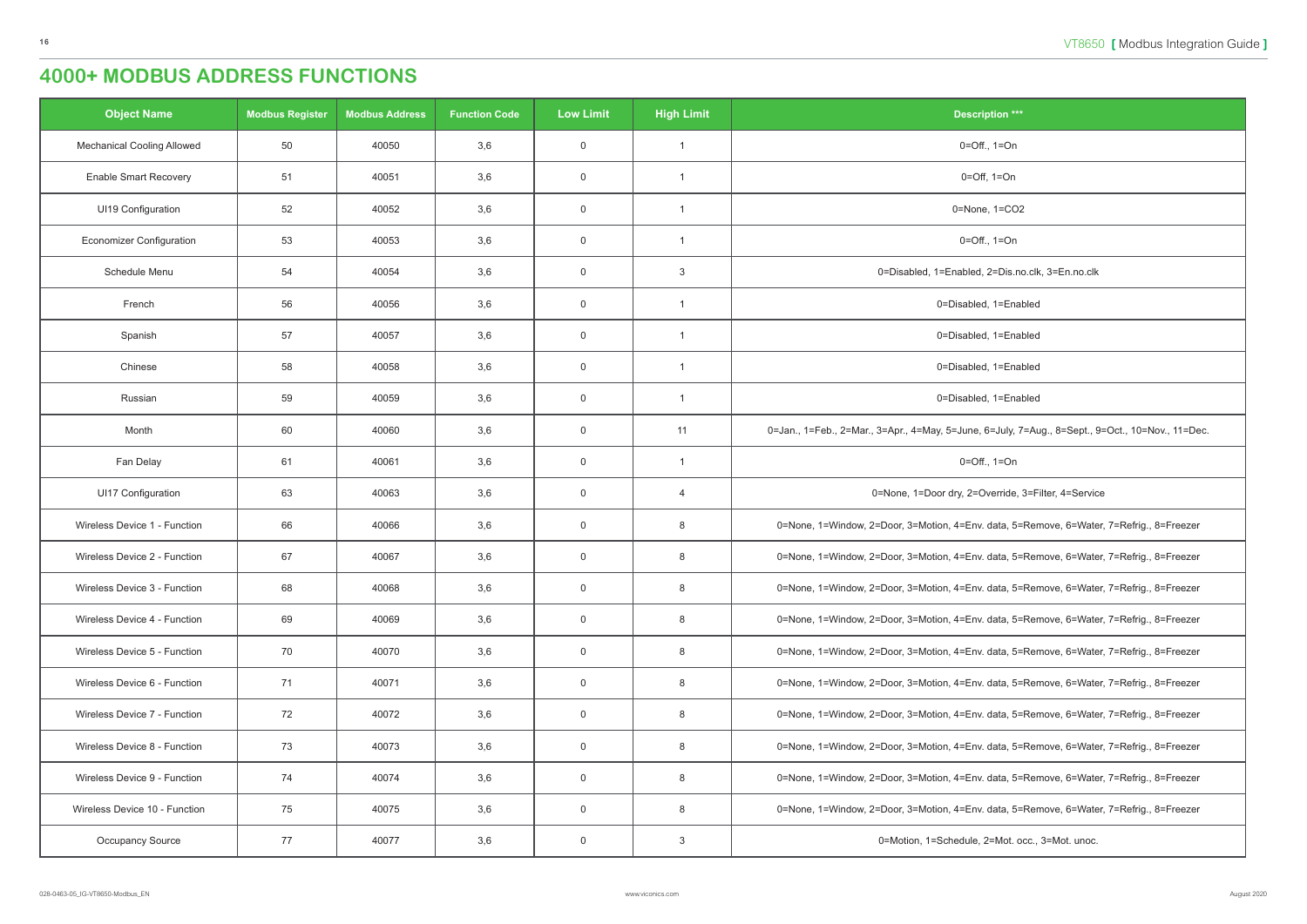| <b>Description ***</b>                                                                                                                                                                                                                                                                                                 |
|------------------------------------------------------------------------------------------------------------------------------------------------------------------------------------------------------------------------------------------------------------------------------------------------------------------------|
| 0=Normal, 1=Off-Auto                                                                                                                                                                                                                                                                                                   |
| 0=Off, 1=Cool, 2=Heat                                                                                                                                                                                                                                                                                                  |
| 0=Default Button, 1=No Button, 2=System Mode Heat/Cool, 3=System Mode On/Off, 4=Fan Mode, 5=Override<br>Button, 6=Units Button, 7=Help Button, 8=Language Button, 9=Schedule Button, 10=Lighting Button, 11=Blind<br>Button, 12=Lamp Button, 13=Energy Button, 14=make Room Button, 15=Setting Button, 16=Timer Button |
| 0=Default function, 1=No function, 2=System mode function, 3=Fan function, 4=Override function, 5=Schedule<br>function, 6=Units function, 7=Help function, 8=Language function, 9=Configuration function, 10=Custom function,<br>11=Standby function                                                                   |
| 0=Disabled, 1=Enabled                                                                                                                                                                                                                                                                                                  |
| 0=Disabled, 1=Enabled                                                                                                                                                                                                                                                                                                  |
| 0=Disabled, 1=Enabled                                                                                                                                                                                                                                                                                                  |
| 0=Disabled, 1=Enabled                                                                                                                                                                                                                                                                                                  |
| 0=Disabled, 1=Enabled                                                                                                                                                                                                                                                                                                  |
| 0=Disabled, 1=Enabled                                                                                                                                                                                                                                                                                                  |
| 0=Disabled, 1=Enabled                                                                                                                                                                                                                                                                                                  |
| 0=Disabled, 1=Enabled                                                                                                                                                                                                                                                                                                  |
| 0=Disabled, 1=Enabled                                                                                                                                                                                                                                                                                                  |
| 0=Disabled, 1=Enabled                                                                                                                                                                                                                                                                                                  |
| 0=Disabled, 1=Enabled                                                                                                                                                                                                                                                                                                  |
| 0=Disabled, 1=Enabled                                                                                                                                                                                                                                                                                                  |
| 0=Disabled, 1=Enabled                                                                                                                                                                                                                                                                                                  |
| 0=Disabled, 1=Enabled                                                                                                                                                                                                                                                                                                  |
| 0=Disabled, 1=Enabled                                                                                                                                                                                                                                                                                                  |
| 0=Comfort, 1=Economy                                                                                                                                                                                                                                                                                                   |
| $0=O, 1=B$                                                                                                                                                                                                                                                                                                             |
| $0=Off, 1=On$                                                                                                                                                                                                                                                                                                          |
| 0=Rooftop, 1=Heatpump                                                                                                                                                                                                                                                                                                  |

| <b>Object Name</b>               | <b>Modbus Register</b> | <b>Modbus Address</b> | <b>Function Code</b> | <b>Low Limit</b>    | <b>High Limit</b> | <b>Description ***</b>                                                                                                                                                                                                                                                                                       |
|----------------------------------|------------------------|-----------------------|----------------------|---------------------|-------------------|--------------------------------------------------------------------------------------------------------------------------------------------------------------------------------------------------------------------------------------------------------------------------------------------------------------|
| Mode Button                      | 78                     | 40078                 | 3,6                  | $\mathbf 0$         | $\overline{1}$    | 0=Normal, 1=Off-Auto                                                                                                                                                                                                                                                                                         |
| <b>Control Status</b>            | 79                     | 40079                 | $\mathbf{3}$         | $\overline{0}$      | $\overline{2}$    | 0=Off, 1=Cool, 2=Heat                                                                                                                                                                                                                                                                                        |
| Custom button icon               | 81                     | 40081                 | 3,6                  | $\mathbf 0$         | 16                | 0=Default Button, 1=No Button, 2=System Mode Heat/Cool, 3=System Mode On/Off, 4=Fan Mode, 5=Ove<br>Button, 6=Units Button, 7=Help Button, 8=Language Button, 9=Schedule Button, 10=Lighting Button, 11=<br>Button, 12=Lamp Button, 13=Energy Button, 14=make Room Button, 15=Setting Button, 16=Timer Buttor |
| Custom button behavior           | 82                     | 40082                 | 3,6                  | $\mathsf{O}$        | 11                | 0=Default function, 1=No function, 2=System mode function, 3=Fan function, 4=Override function, 5=Sche<br>function, 6=Units function, 7=Help function, 8=Language function, 9=Configuration function, 10=Custom fund<br>11=Standby function                                                                  |
| Arabic                           | 83                     | 40083                 | 3,6                  | $\overline{0}$      | $\overline{1}$    | 0=Disabled, 1=Enabled                                                                                                                                                                                                                                                                                        |
| Czech                            | 85                     | 40085                 | 3,6                  | $\mathbf 0$         | $\overline{1}$    | 0=Disabled, 1=Enabled                                                                                                                                                                                                                                                                                        |
| Danish                           | 86                     | 40086                 | 3,6                  | $\mathbf 0$         | $\overline{1}$    | 0=Disabled, 1=Enabled                                                                                                                                                                                                                                                                                        |
| Dutch                            | 87                     | 40087                 | 3,6                  | $\overline{0}$      | $\overline{1}$    | 0=Disabled, 1=Enabled                                                                                                                                                                                                                                                                                        |
| Finnish                          | 88                     | 40088                 | 3,6                  | $\mathbf 0$         | $\overline{1}$    | 0=Disabled, 1=Enabled                                                                                                                                                                                                                                                                                        |
| German                           | 89                     | 40089                 | 3,6                  | $\mathbf 0$         | $\overline{1}$    | 0=Disabled, 1=Enabled                                                                                                                                                                                                                                                                                        |
| Hungarian                        | 90                     | 40090                 | 3,6                  | $\overline{0}$      | $\overline{1}$    | 0=Disabled, 1=Enabled                                                                                                                                                                                                                                                                                        |
| Indonesian                       | 91                     | 40091                 | 3,6                  | $\overline{0}$      | $\overline{1}$    | 0=Disabled, 1=Enabled                                                                                                                                                                                                                                                                                        |
| Italian                          | 92                     | 40092                 | 3,6                  | $\mathsf{O}\xspace$ | $\overline{1}$    | 0=Disabled, 1=Enabled                                                                                                                                                                                                                                                                                        |
| Norwegian                        | 93                     | 40093                 | 3,6                  | $\mathbf 0$         | -1                | 0=Disabled, 1=Enabled                                                                                                                                                                                                                                                                                        |
| Polish                           | 94                     | 40094                 | 3,6                  | $\overline{0}$      | $\overline{1}$    | 0=Disabled, 1=Enabled                                                                                                                                                                                                                                                                                        |
| Portuguese                       | 95                     | 40095                 | 3,6                  | $\overline{0}$      | $\overline{1}$    | 0=Disabled, 1=Enabled                                                                                                                                                                                                                                                                                        |
| Slovak                           | 96                     | 40096                 | 3,6                  | $\overline{0}$      | $\overline{1}$    | 0=Disabled, 1=Enabled                                                                                                                                                                                                                                                                                        |
| Swedish                          | 97                     | 40097                 | 3,6                  | $\mathsf{O}\xspace$ | $\overline{1}$    | 0=Disabled, 1=Enabled                                                                                                                                                                                                                                                                                        |
| Turkish                          | 98                     | 40098                 | 3,6                  | $\mathbf 0$         | $\overline{1}$    | 0=Disabled, 1=Enabled                                                                                                                                                                                                                                                                                        |
| Comfort or economy mode          | 99                     | 40099                 | 3,6                  | $\mathsf{O}$        | $\overline{1}$    | 0=Comfort, 1=Economy                                                                                                                                                                                                                                                                                         |
| Reversing valve operation        | 100                    | 40100                 | 3,6                  | $\overline{0}$      | $\overline{1}$    | $0=O, 1=B$                                                                                                                                                                                                                                                                                                   |
| Compressor - auxiliary interlock | 101                    | 40101                 | 3,6                  | $\overline{0}$      | $\overline{1}$    | $0=Off$ , $1=On$                                                                                                                                                                                                                                                                                             |
| Application                      | 102                    | 40102                 | 3,6                  | $\overline{0}$      | $\overline{1}$    | 0=Rooftop, 1=Heatpump                                                                                                                                                                                                                                                                                        |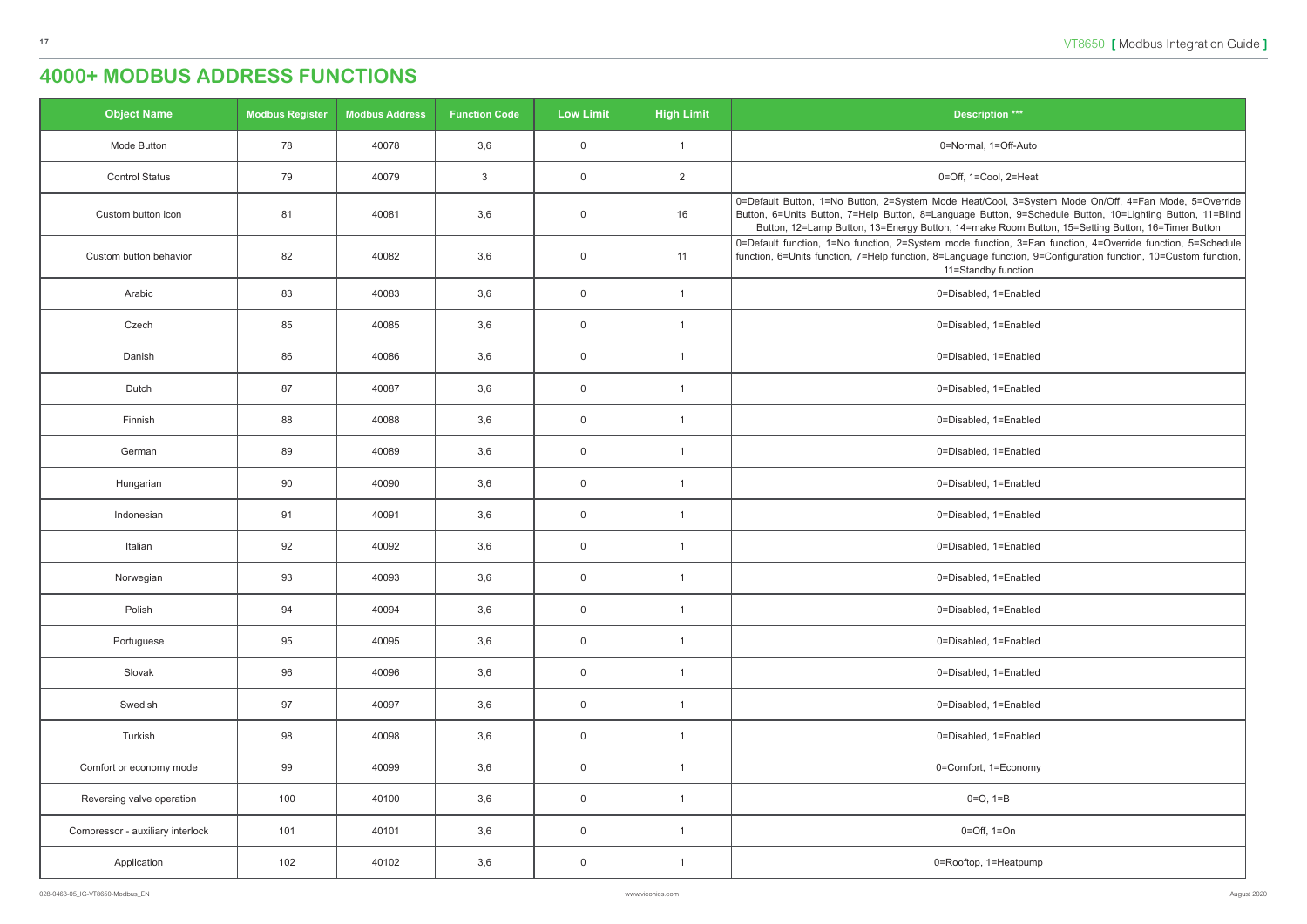| <b>Object Name</b>               | <b>Modbus Register</b> | <b>Modbus Address</b> | <b>Function Code</b> | <b>Low Limit</b> | <b>High Limit</b> | <b>Description ***</b>                                                                                                                                                                                                     |
|----------------------------------|------------------------|-----------------------|----------------------|------------------|-------------------|----------------------------------------------------------------------------------------------------------------------------------------------------------------------------------------------------------------------------|
| Modbus Baud Rate                 | 105                    | 40105                 | 3,6                  | $\overline{0}$   | $\overline{4}$    | 0=4800, 1=9600, 2=19200, 3=38400, 4=57600                                                                                                                                                                                  |
| <b>Modbus Parity Bit</b>         | 106                    | 40106                 | 3,6                  | $\mathbf 0$      | $\overline{2}$    | 0=None, 1=Odd, 2=Even                                                                                                                                                                                                      |
| Schedule Type                    | 107                    | 40107                 | 3,6                  | $\mathbf 0$      | $\overline{2}$    | 0=7 days, 1= 5+2 days, 2=5+1+1 days                                                                                                                                                                                        |
| UI16 Input Type                  | 109                    | 40109                 | 3,6                  | $\overline{0}$   | $\overline{2}$    | 0=Therm., 1=Binary, 2=Voltage                                                                                                                                                                                              |
| UI17 Input Type                  | 110                    | 40110                 | 3,6                  | $\overline{0}$   | $\overline{2}$    | 0=Therm., 1=Binary, 2=Voltage                                                                                                                                                                                              |
| UI19 Input Type                  | 111                    | 40111                 | 3,6                  | $\mathbf 0$      | $\overline{2}$    | 0=Therm., 1=Binary, 2=Voltage                                                                                                                                                                                              |
| UI20 Input Type                  | 112                    | 40112                 | 3,6                  | $\overline{0}$   | $\overline{2}$    | 0=Therm., 1=Binary, 2=Voltage                                                                                                                                                                                              |
| UI22 Input Type                  | 113                    | 40113                 | 3,6                  | $\overline{0}$   | $\overline{2}$    | 0=Therm., 1=Binary, 2=Voltage                                                                                                                                                                                              |
| UI23 Input Type                  | 114                    | 40114                 | 3,6                  | $\overline{0}$   | $\overline{2}$    | 0=Therm., 1=Binary, 2=Voltage                                                                                                                                                                                              |
| UI24 Input Type                  | 115                    | 40115                 | 3,6                  | $\overline{0}$   | $\overline{2}$    | 0=Therm., 1=Binary, 2=Voltage                                                                                                                                                                                              |
| Room Temperature Sensor          | 116                    | 40116                 | 3,6                  | $\overline{0}$   | 22                | 0=Wired, 1=Internal, 2=WL IO, 3=WL 1, 4=WL 2, 5=WL 3, 6=WL 4, 7=WL 5, 8=WL 6, 9=WL 7, 10=WL 8, 11=WL 9,<br>12=WL 10, 13=WL 11, 14=WL 12, 15=WL 13, 16=WL 14, 17=WL 15, 18=WL 16, 19=WL 17, 20=WL 18, 21=WL 19,<br>22=WL 20 |
| CO2 Display                      | 118                    | 40118                 | 3,6                  | $\overline{0}$   | $\overline{1}$    | 0=Disabled, 1=Enabled                                                                                                                                                                                                      |
| CO2 Auto calibration             | 119                    | 40119                 | 3,6                  | $\mathbf 0$      | $\overline{1}$    | 0=Disabled, 1=Enabled                                                                                                                                                                                                      |
| Lock Screen                      | 120                    | 40120                 | 3,6                  | $\overline{0}$   | $\mathbf{1}$      | $0 = No, 1 = Yes$                                                                                                                                                                                                          |
| Relative humidity sensor         | 121                    | 40121                 | 3,6                  | $\mathbf 0$      | 21                | 0=None, 1=Internal, 2=WL 1, 3=WL 2, 4=WL 3, 5=WL 4, 6=WL 5, 7=WL 6, 8=WL 7, 9=WL 8, 10=WL 9, 11=WL 10,<br>12=WL 11, 13=WL 12, 14=WL 13, 15=WL 14, 16=WL 15, 17=WL 16, 18=WL 17, 19=WL 18, 20=WL 19, 21=WL 20               |
| <b>Temperature Alarm Enabled</b> | 123                    | 40123                 | 3,6                  | $\overline{0}$   | $\overline{1}$    | $0 = \text{Off}, 1 = \text{On}$                                                                                                                                                                                            |
| <b>ADR Permission</b>            | 124                    | 40124                 | 3,6                  | $\overline{0}$   | $\overline{1}$    | $0=Off$ , $1=On$                                                                                                                                                                                                           |
| Japanese                         | 129                    | 40129                 | 3,6                  | $\mathbf 0$      | $\overline{1}$    | 0= Disabled 1=Enabled                                                                                                                                                                                                      |
| Hebrew                           | 130                    | 40130                 | 3,6                  | $\overline{0}$   | $\overline{1}$    | 0= Disabled 1=Enabled                                                                                                                                                                                                      |
| Wireless Device 11 - Function    | 138                    | 40138                 | 3,6                  | $\mathbf 0$      | 8                 | 0=None, 1=Window, 2=Door, 3=Motion, 4=Env. data, 5=Remove, 6=Water, 7=Refrig., 8=Freezer                                                                                                                                   |
| Wireless Device 12 - Function    | 139                    | 40139                 | 3,6                  | $\overline{0}$   | 8                 | 0=None, 1=Window, 2=Door, 3=Motion, 4=Env. data, 5=Remove, 6=Water, 7=Refrig., 8=Freezer                                                                                                                                   |
| Wireless Device 13 - Function    | 140                    | 40140                 | 3,6                  | $\overline{0}$   | 8                 | 0=None, 1=Window, 2=Door, 3=Motion, 4=Env. data, 5=Remove, 6=Water, 7=Refrig., 8=Freezer                                                                                                                                   |
| Wireless Device 14 - Function    | 141                    | 40141                 | 3,6                  | $\overline{0}$   | 8                 | 0=None, 1=Window, 2=Door, 3=Motion, 4=Env. data, 5=Remove, 6=Water, 7=Refrig., 8=Freezer                                                                                                                                   |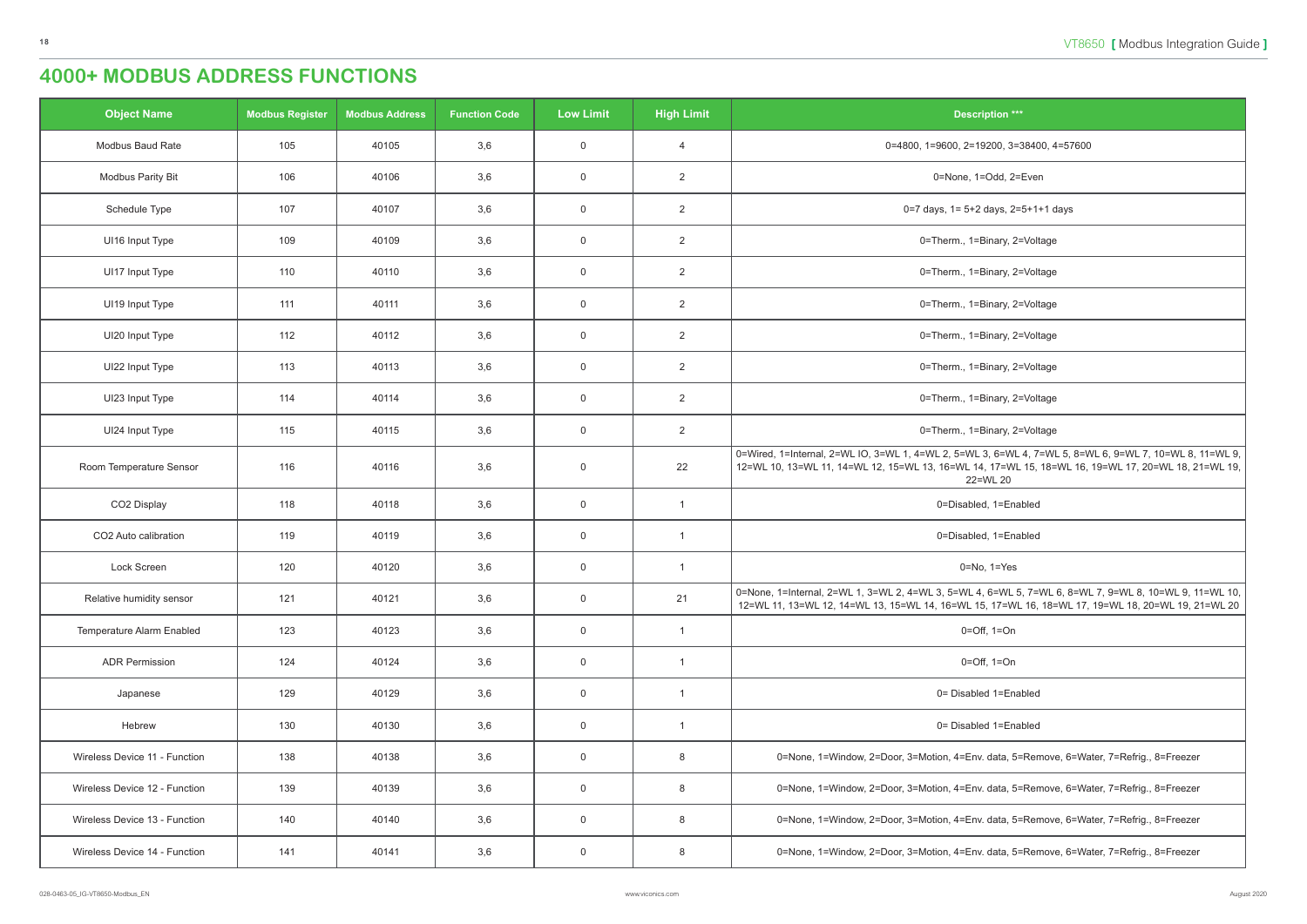| <b>Object Name</b>                | <b>Modbus Register</b> | <b>Modbus Address</b> | <b>Function Code</b> | <b>Low Limit</b>                  | <b>High Limit</b>                | <b>Description ***</b>                                                                                                                                                                                    |
|-----------------------------------|------------------------|-----------------------|----------------------|-----------------------------------|----------------------------------|-----------------------------------------------------------------------------------------------------------------------------------------------------------------------------------------------------------|
| Wireless Device 15 - Function     | 142                    | 40142                 | 3,6                  | $\overline{0}$                    | 8                                | 0=None, 1=Window, 2=Door, 3=Motion, 4=Env. data, 5=Remove, 6=Water, 7=Refrig., 8=Freezer                                                                                                                  |
| Wireless Device 16 - Function     | 143                    | 40143                 | 3,6                  | $\overline{0}$                    | 8                                | 0=None, 1=Window, 2=Door, 3=Motion, 4=Env. data, 5=Remove, 6=Water, 7=Refrig., 8=Freezer                                                                                                                  |
| Wireless Device 17 - Function     | 144                    | 40144                 | 3,6                  | $\overline{0}$                    | 8                                | 0=None, 1=Window, 2=Door, 3=Motion, 4=Env. data, 5=Remove, 6=Water, 7=Refrig., 8=Freezer                                                                                                                  |
| Wireless Device 18 - Function     | 145                    | 40145                 | 3,6                  | $\overline{0}$                    | 8                                | 0=None, 1=Window, 2=Door, 3=Motion, 4=Env. data, 5=Remove, 6=Water, 7=Refrig., 8=Freezer                                                                                                                  |
| Wireless Device 19 - Function     | 146                    | 401346                | 3,6                  | $\overline{0}$                    | 8                                | 0=None, 1=Window, 2=Door, 3=Motion, 4=Env. data, 5=Remove, 6=Water, 7=Refrig., 8=Freezer                                                                                                                  |
| Wireless Device 20 - Function     | 147                    | 40147                 | 3,6                  | $\overline{0}$                    | 8                                | 0=None, 1=Window, 2=Door, 3=Motion, 4=Env. data, 5=Remove, 6=Water, 7=Refrig., 8=Freezer                                                                                                                  |
| CO2 source                        | 148                    | 40148                 | 3,6                  | $\overline{0}$                    | 21                               | 0=None, 1=Local, 2=WL 1, 3=WL 2, 4=WL 3, 5=WL 4, 6=WL 5, 7=WL 6, 8=WL 7, 9=WL 8, 10=WL 9, 11=WL 10,<br>12=WL 11, 13=WL 12, 14=WL 13, 15=WL 14, 16=WL 15, 17=WL 16, 18=WL 17, 19=WL 18, 20=WL 19, 21=WL 20 |
| Display the Fan Status icon       | 150                    | 40150                 | $3-6$                | $\overline{0}$                    | -1                               | 0=Disabled, 1-Enabled                                                                                                                                                                                     |
| Display the System Status icon    | 151                    | 40151                 | $3-6$                | $\overline{0}$                    | -1                               | 0=Disabled, 1-Enabled                                                                                                                                                                                     |
| Display the Help button           | 152                    | 40152                 | $3-6$                | $\overline{0}$                    |                                  | 0=Disabled, 1-Enabled                                                                                                                                                                                     |
| Occupied Cool Setpoint            | 4001                   | 44001                 | 3,6                  | $54^{\circ}F(12^{\circ}C)$        | $100^{\circ}F(38^{\circ}C)$      | Fahrenheit/Celsius                                                                                                                                                                                        |
| Occupied Heat Setpoint            | 4002                   | 44002                 | 3,6                  | $40^{\circ}F(4^{\circ}C)$         | $90^{\circ}F(32^{\circ}C)$       | Fahrenheit/Celsius                                                                                                                                                                                        |
| <b>Unoccupied Cool Setpoint</b>   | 4003                   | 44003                 | 3,6                  | $54^{\circ}F(12^{\circ}C)$        | $100^{\circ}$ F(38 $^{\circ}$ C) | Fahrenheit/Celsius                                                                                                                                                                                        |
| <b>Unoccupied Heat Setpoint</b>   | 4004                   | 44004                 | 3,6                  | $40^{\circ}F(4^{\circ}C)$         | $90^{\circ}F(32^{\circ}C)$       | Fahrenheit/Celsius                                                                                                                                                                                        |
| <b>Heating Setpoint Limit</b>     | 4005                   | 44005                 | 3,6                  | $40^{\circ}$ F(4 $^{\circ}$ C)    | $90^{\circ}F(32^{\circ}C)$       | Fahrenheit/Celsius                                                                                                                                                                                        |
| <b>Cooling Setpoint Limit</b>     | 4006                   | 44006                 | 3,6                  | $54^{\circ}F(12^{\circ}C)$        | 100°F(38°C)                      | Fahrenheit/Celsius                                                                                                                                                                                        |
| Calibrate Room Temperature Sensor | 4007                   | 44007                 | 3,6                  | $-5^{\circ}$ F(-2.5 $^{\circ}$ C) | $5^{\circ}F(2.5^{\circ}C)$       | Fahrenheit/Celsius                                                                                                                                                                                        |
| <b>Standby Cool Setpoint</b>      | 4009                   | 44009                 | 3,6                  | $54^{\circ}F(12^{\circ}C)$        | $100^{\circ}F(38^{\circ}C)$      | Fahrenheit/Celsius                                                                                                                                                                                        |
| <b>Standby Heat Setpoint</b>      | 4010                   | 44010                 | 3,6                  | $40^{\circ}F(4^{\circ}C)$         | $90^{\circ}$ F(32 $^{\circ}$ C)  | Fahrenheit/Celsius                                                                                                                                                                                        |
| <b>Dehumidification Setpoint</b>  | 4012                   | 44012                 | 3,6                  | 30                                | 95                               | <b>Percent Relative Humidity</b>                                                                                                                                                                          |
| <b>Calibrate Humidity Sensor</b>  | 4013                   | 44013                 | 3,6                  | $-15$                             | 15                               | <b>Percent Relative Humidity</b>                                                                                                                                                                          |
| Dehumidification Hysteresis       | 4015                   | 44015                 | 3,6                  | $\overline{2}$                    | 20                               | <b>Percent Relative Humidity</b>                                                                                                                                                                          |
| Main Password                     | 4017                   | 44017                 | 3,6                  | $\overline{0}$                    | 9999                             |                                                                                                                                                                                                           |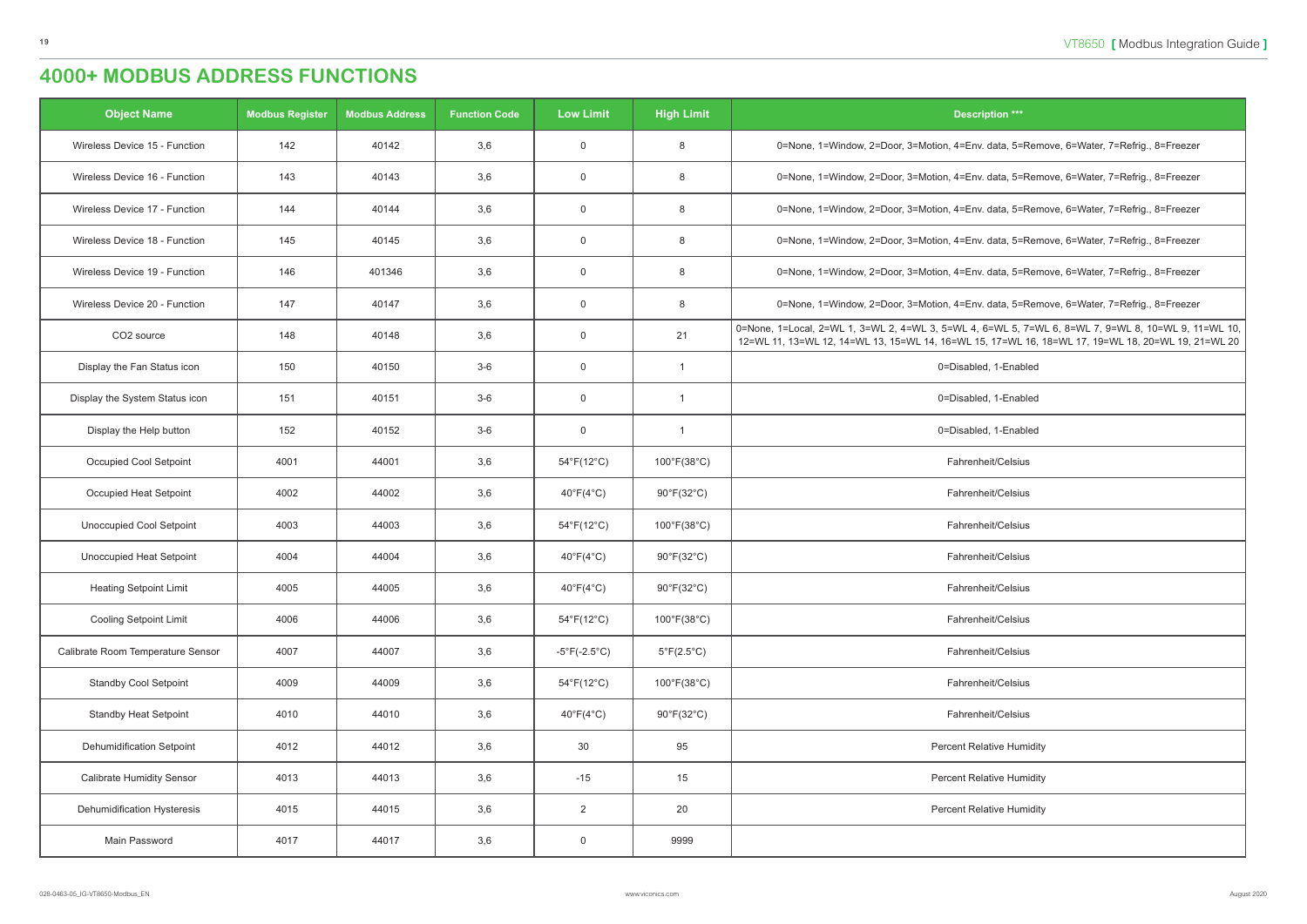| <b>Object Name</b>                              | <b>Modbus Register</b> | <b>Modbus Address</b> | <b>Function Code</b> | <b>Low Limit</b>                  | <b>High Limit</b>          | <b>Description ***</b> |
|-------------------------------------------------|------------------------|-----------------------|----------------------|-----------------------------------|----------------------------|------------------------|
| <b>COM Address</b>                              | 4018                   | 44018                 | 3,6                  | $\overline{0}$                    | 254                        |                        |
| Model Number                                    | 4019                   | 44019                 | $\mathbf{3}$         | 160                               | 164                        |                        |
| Minimum Deadband                                | 4020                   | 44020                 | 3,6                  | $2^{\circ}F(1^{\circ}C)$          | $5^{\circ}F(2.5^{\circ}C)$ | Fahrenheit/Celsius     |
| Heating CPH                                     | 4021                   | 44021                 | 3,6                  | $\mathbf{3}$                      | 8                          |                        |
| Cooling CPH                                     | 4022                   | 44022                 | 3,6                  | $\mathbf{3}$                      | $\overline{4}$             |                        |
| Unoccupied Time                                 | 4026                   | 44026                 | 3,6                  | $\mathsf 0$                       | 24                         | Hours                  |
| Temporary Occupancy Time                        | 4027                   | 44027                 | 3,6                  | $\overline{0}$                    | 24                         | Hours                  |
| <b>Standby Time</b>                             | 4028                   | 44028                 | 3,6                  | $\overline{5}$                    | 24                         | Hours                  |
| <b>Proportional Band</b>                        | 4029                   | 44029                 | 3,6                  | $\mathbf{3}$                      | 10                         |                        |
| Cooling Demand Limit                            | 4030                   | 44030                 | 3,6                  | $\mathsf 0$                       | 100                        | Percent                |
| <b>Heating Demand Limit</b>                     | 4031                   | 44031                 | 3,6                  | $\mathsf 0$                       | 100                        | Percent                |
| Low Backlight                                   | 4033                   | 44033                 | 3,6                  | $\overline{0}$                    | 100                        | Percent                |
| Night Backlight                                 | 4034                   | 44034                 | 3,6                  | $\overline{0}$                    | 100                        | Percent                |
| Standby Temperature Differential                | 4038                   | 44038                 | 3,6                  | $1^{\circ}$ F(0.5 $^{\circ}$ C)   | $5^{\circ}F(2.5^{\circ}C)$ | Fahrenheit/Celsius     |
| <b>User Password</b>                            | 4039                   | 44039                 | 3,6                  | $\overline{0}$                    | 9999                       |                        |
| User HMI                                        | 4042                   | 44042                 | 3,6                  | $\mathsf 0$                       | 12                         |                        |
| Default Heating Setpoint                        | 4043                   | 44043                 | 3,6                  | $65^{\circ}F(18^{\circ}C)$        | 80°F(27°C)                 | Fahrenheit/Celsius     |
| Anti Short Cycle Time                           | 4047                   | 44047                 | 3,6                  | $\overline{0}$                    | $\overline{5}$             | Minutes                |
| Number of Heating Stages                        | 4048                   | 44048                 | 3,6                  | $\overline{0}$                    | $\overline{2}$             |                        |
| Number of Cooling Stages                        | 4049                   | 44049                 | 3,6                  | $\overline{1}$                    | $\overline{2}$             |                        |
| Power-up Delay                                  | 4050                   | 44050                 | 3,6                  | 10                                | 120                        | Seconds                |
| Calibrate Outside Temperature Sensor            | 4051                   | 44051                 | 3,6                  | $-5^{\circ}F(-2.5^{\circ}C)$      | $5^{\circ}F(2.5^{\circ}C)$ | Fahrenheit/Celsius     |
| Heating Lockout from Outside Air<br>Temperature | 4052                   | 44052                 | 3,6                  | $-15^{\circ}$ F(-26 $^{\circ}$ C) | 120°F(49°C)                | Fahrenheit/Celsius     |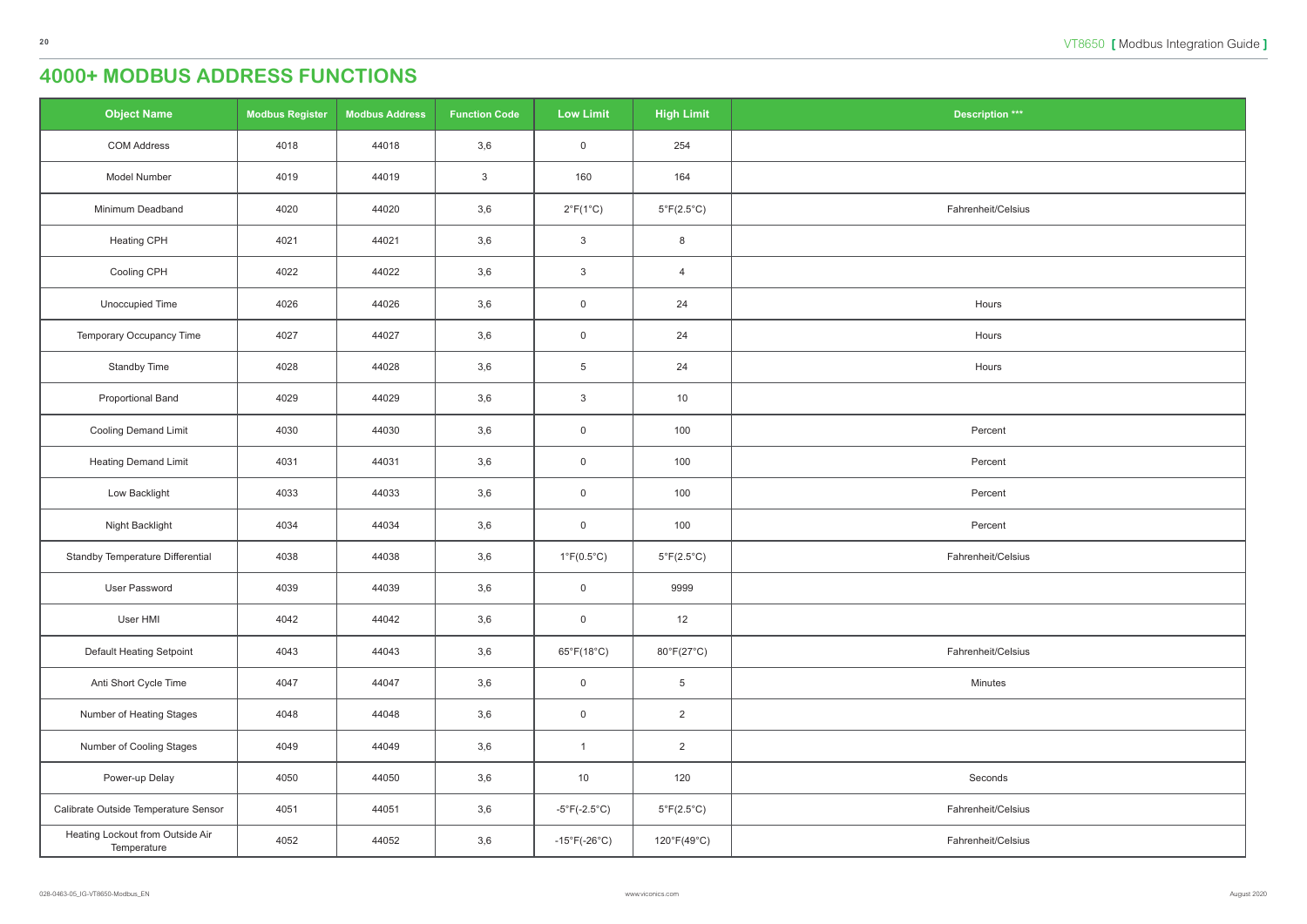| $ation***$  |
|-------------|
| eit/Celsius |
| eit/Celsius |
| eit/Celsius |
| cent        |
| cent        |
|             |
|             |
|             |
|             |
|             |
|             |
|             |
|             |
|             |
|             |
|             |
|             |
|             |
|             |
|             |
|             |
|             |
|             |

| <b>Object Name</b>                 | <b>Modbus Register</b> | <b>Modbus Address</b> | <b>Function Code</b> | <b>Low Limit</b>                  | <b>High Limit</b> | <b>Description ***</b> |
|------------------------------------|------------------------|-----------------------|----------------------|-----------------------------------|-------------------|------------------------|
| Cooling Lockout                    | 4053                   | 44053                 | 3,6                  | $-40^{\circ}$ F(-40 $^{\circ}$ C) | 95°F(35°C)        | Fahrenheit/Celsius     |
| Supply Air Setpoint                | 4054                   | 44054                 | 3,6                  | $50^{\circ}F(10^{\circ}C)$        | 90°F(32°C)        | Fahrenheit/Celsius     |
| Changeover Setpoint                | 4055                   | 44055                 | 3,6                  | $14^{\circ}$ F(-10 $^{\circ}$ C)  | 70°F(21°C)        | Fahrenheit/Celsius     |
| <b>Economizer Minimum Position</b> | 4056                   | 44056                 | 3,6                  | $\mathbf 0$                       | 100               | Percent                |
| <b>Economizer Maximum Position</b> | 4057                   | 44057                 | 3,6                  | $\boldsymbol{0}$                  | 100               | Percent                |
| Occupied 1                         | 4059                   | 44059                 | 3,6                  | $\mathbf 0$                       | 1440              |                        |
| Unoccupied 1                       | 4060                   | 44060                 | 3,6                  | $\overline{0}$                    | 1440              |                        |
| Occupied 2                         | 4061                   | 44061                 | 3,6                  | $\mathsf{O}\xspace$               | 1440              |                        |
| Unoccupied 2                       | 4062                   | 44062                 | 3,6                  | $\mathsf{O}\xspace$               | 1440              |                        |
| Occupied 3                         | 4063                   | 44063                 | 3,6                  | $\boldsymbol{0}$                  | 1440              |                        |
| Unoccupied 3                       | 4064                   | 44064                 | 3,6                  | $\mathbf 0$                       | 1440              |                        |
| Occupied 1                         | 4065                   | 44065                 | 3,6                  | $\overline{0}$                    | 1440              |                        |
| Unoccupied 1                       | 4066                   | 44066                 | 3,6                  | $\mathsf{O}\xspace$               | 1440              |                        |
| Occupied 2                         | 4067                   | 44067                 | 3,6                  | $\overline{0}$                    | 1440              |                        |
| Unoccupied 2                       | 4068                   | 44068                 | 3,6                  | $\mathbf 0$                       | 1440              |                        |
| Occupied 3                         | 4069                   | 44069                 | 3,6                  | $\mathsf{O}\xspace$               | 1440              |                        |
| Unoccupied 3                       | 4070                   | 44070                 | 3,6                  | $\mathsf{O}\xspace$               | 1440              |                        |
| Occupied 1                         | 4071                   | 44071                 | 3,6                  | $\mathsf{O}\xspace$               | 1440              |                        |
| Unoccupied 1                       | 4072                   | 44072                 | 3,6                  | $\mathsf{O}\xspace$               | 1440              |                        |
| Occupied 2                         | 4073                   | 44073                 | 3,6                  | $\mathsf{O}\xspace$               | 1440              |                        |
| Unoccupied 2                       | 4074                   | 44074                 | 3,6                  | $\mathsf{O}\xspace$               | 1440              |                        |
| Occupied 3                         | 4075                   | 44075                 | 3,6                  | $\mathsf{O}\xspace$               | 1440              |                        |
| Unoccupied 3                       | 4076                   | 44076                 | 3,6                  | $\mathbf 0$                       | 1440              |                        |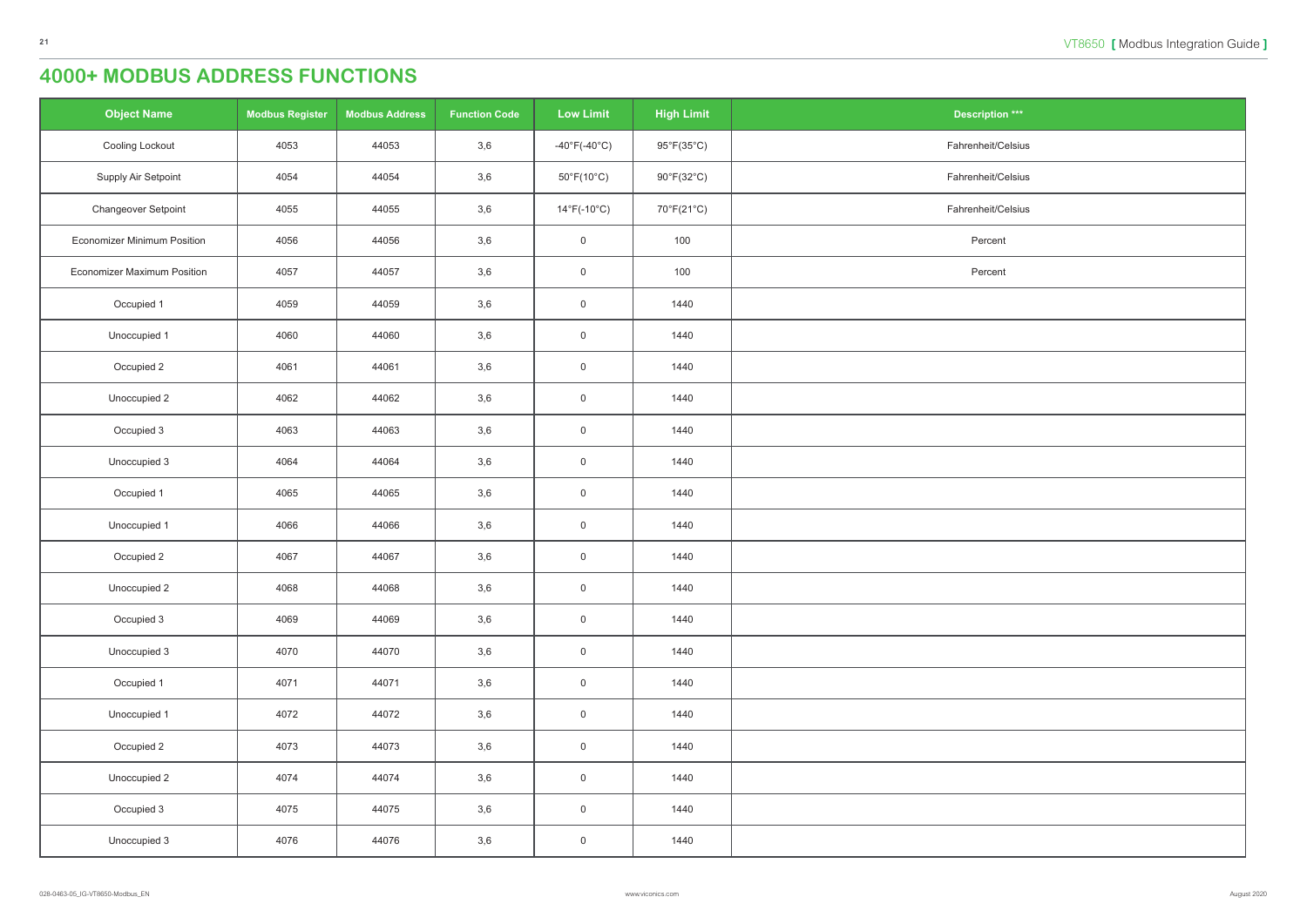| $\underline{\text{ation}} \stackrel{***}{\phantom{}_{\phantom{}_{\bf}}^{***}}$ |
|--------------------------------------------------------------------------------|
|                                                                                |
|                                                                                |
|                                                                                |
|                                                                                |
|                                                                                |
|                                                                                |
|                                                                                |
|                                                                                |
|                                                                                |
|                                                                                |
|                                                                                |
|                                                                                |
|                                                                                |
|                                                                                |
|                                                                                |
|                                                                                |
|                                                                                |
|                                                                                |
|                                                                                |
|                                                                                |
|                                                                                |
|                                                                                |
|                                                                                |
|                                                                                |
|                                                                                |

| <b>Object Name</b> | <b>Modbus Register</b> | <b>Modbus Address</b> | <b>Function Code</b> | <b>Low Limit</b>    | <b>High Limit</b> | <b>Description ***</b> |
|--------------------|------------------------|-----------------------|----------------------|---------------------|-------------------|------------------------|
| Occupied 1         | 4077                   | 44077                 | $3,6$                | $\mathsf{O}\xspace$ | 1440              |                        |
| Unoccupied 1       | 4078                   | 44078                 | 3,6                  | $\mathsf{O}\xspace$ | 1440              |                        |
| Occupied 2         | 4079                   | 44079                 | 3,6                  | $\mathsf{O}\xspace$ | 1440              |                        |
| Unoccupied 2       | 4080                   | 44080                 | 3,6                  | $\mathsf{O}\xspace$ | 1440              |                        |
| Occupied 3         | 4081                   | 44081                 | 3,6                  | $\mathsf{O}\xspace$ | 1440              |                        |
| Unoccupied 3       | 4082                   | 44082                 | 3,6                  | $\mathsf{O}\xspace$ | 1440              |                        |
| Occupied 1         | 4083                   | 44083                 | 3,6                  | $\mathsf{O}\xspace$ | 1440              |                        |
| Unoccupied 1       | 4084                   | 44084                 | $3,6$                | $\mathsf{O}\xspace$ | 1440              |                        |
| Occupied 2         | 4085                   | 44085                 | 3,6                  | $\mathsf{O}\xspace$ | 1440              |                        |
| Unoccupied 2       | 4086                   | 44086                 | 3,6                  | $\mathsf{O}\xspace$ | 1440              |                        |
| Occupied 3         | 4087                   | 44087                 | 3,6                  | $\mathsf{O}\xspace$ | 1440              |                        |
| Unoccupied 3       | 4088                   | 44088                 | 3,6                  | $\mathsf{O}\xspace$ | 1440              |                        |
| Occupied 1         | 4089                   | 44089                 | $3,6$                | $\mathsf{O}\xspace$ | 1440              |                        |
| Unoccupied 1       | 4090                   | 44090                 | 3,6                  | $\mathsf{O}\xspace$ | 1440              |                        |
| Occupied 2         | 4091                   | 44091                 | 3,6                  | 0                   | 1440              |                        |
| Unoccupied 2       | 4092                   | 44092                 | 3,6                  | $\mathsf{O}\xspace$ | 1440              |                        |
| Occupied 3         | 4093                   | 44093                 | 3,6                  | $\mathsf{O}\xspace$ | 1440              |                        |
| Unoccupied 3       | 4094                   | 44094                 | 3,6                  | $\mathsf{O}\xspace$ | 1440              |                        |
| Occupied 1         | 4095                   | 44095                 | 3,6                  | $\mathsf{O}\xspace$ | 1440              |                        |
| Unoccupied 1       | 4096                   | 44096                 | 3,6                  | $\mathsf{O}\xspace$ | 1440              |                        |
| Occupied 2         | 4097                   | 44097                 | 3,6                  | $\mathsf{O}\xspace$ | 1440              |                        |
| Unoccupied 2       | 4098                   | 44098                 | 3,6                  | $\mathsf{O}\xspace$ | 1440              |                        |
| Occupied 3         | 4099                   | 44099                 | 3,6                  | $\boldsymbol{0}$    | 1440              |                        |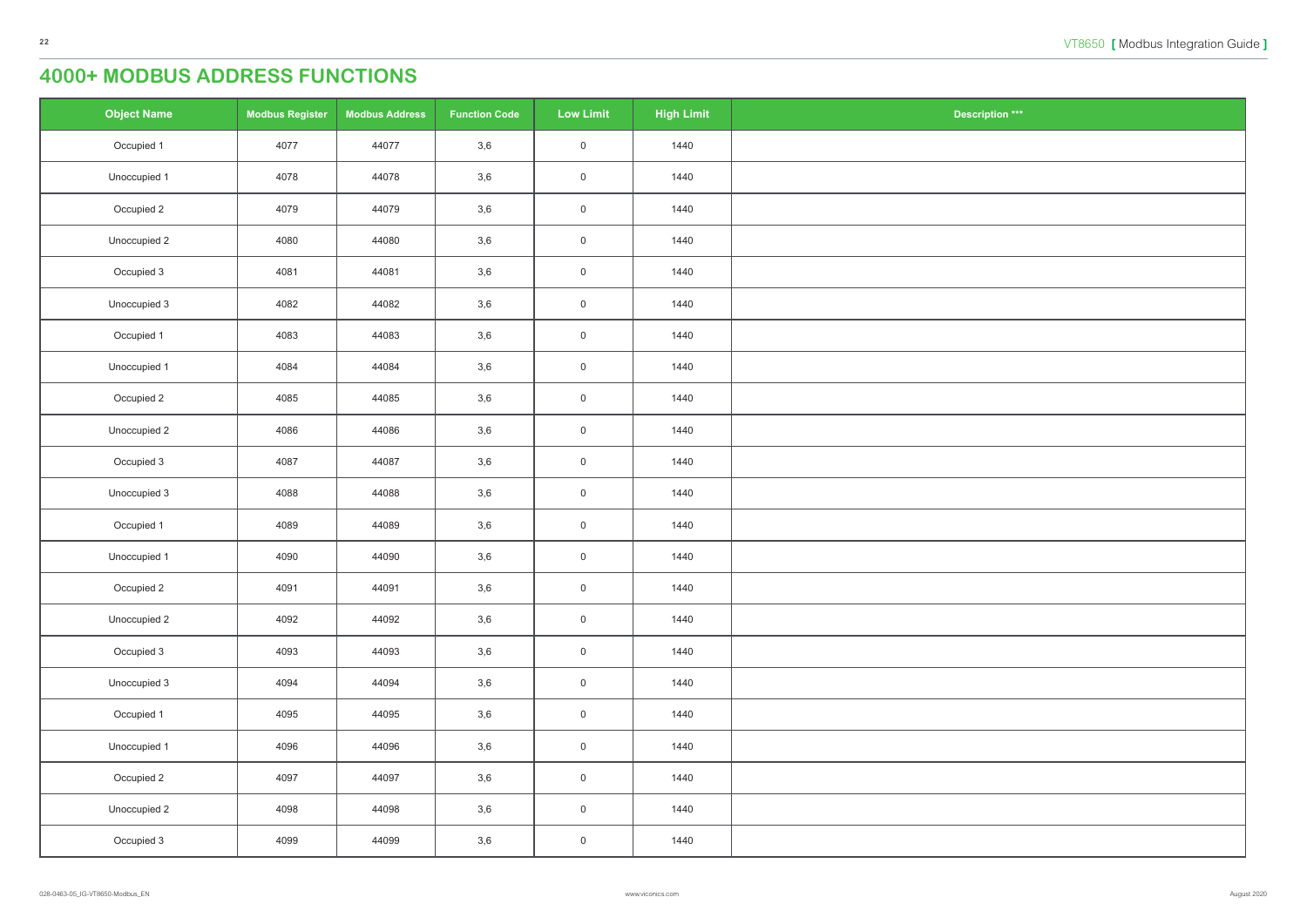| )tion $***$ |
|-------------|
|             |
| per Minute  |
| it/Celsius  |
| it/Celsius  |
| it/Celsius  |
| it/Celsius  |
| per Minute  |
| per Minute  |
| r Million   |
| r Million   |
|             |
|             |
|             |
|             |
|             |
|             |
|             |
|             |
|             |
|             |
|             |
| it/Celsius  |
| it/Celsius  |

| <b>Object Name</b>          | <b>Modbus Register</b> | <b>Modbus Address</b> | <b>Function Code</b> | <b>Low Limit</b>                  | <b>High Limit</b>               | <b>Description ***</b> |
|-----------------------------|------------------------|-----------------------|----------------------|-----------------------------------|---------------------------------|------------------------|
| Unoccupied 3                | 4100                   | 44100                 | 3,6                  | $\boldsymbol{0}$                  | 1440                            |                        |
| Fresh Air Range Upper Limit | 4101                   | 44101                 | 3,6                  | $\mathbf 0$                       | 20000                           | Cubic Feet per Minute  |
| Minimum Supply Heat         | 4102                   | 44102                 | 3,6                  | $50^{\circ}F(10^{\circ}C)$        | 72°F(22°C)                      | Fahrenheit/Celsius     |
| Supply Heat Lockout         | 4103                   | 44103                 | 3,6                  | $-15^{\circ}F(-26^{\circ}C)$      | 120°F(49°C)                     | Fahrenheit/Celsius     |
| Discharge High Limit        | 4104                   | 44104                 | 3,6                  | 70°F(21°C)                        | $150^{\circ}F(65^{\circ}C)$     | Fahrenheit/Celsius     |
| Discharge Low Limit         | 4105                   | 44105                 | 3,6                  | $35^{\circ}F(2^{\circ}C)$         | $65^{\circ}F(18^{\circ}C)$      | Fahrenheit/Celsius     |
| Minimum Fresh Air           | 4106                   | 44106                 | 3,6                  | $\mathbf 0$                       | 20000                           | Cubic Feet per Minute  |
| Maximum Fresh Air           | 4107                   | 44107                 | 3,6                  | $\mathbf 0$                       | 20000                           | Cubic Feet per Minute  |
| Minimum CO2                 | 4108                   | 44108                 | 3,6                  | $\mathbf 0$                       | 5000                            | Parts per Million      |
| Maximum CO2                 | 4109                   | 44109                 | 3,6                  | $\boldsymbol{0}$                  | 5000                            | Parts per Million      |
| Time                        | 4110                   | 44110                 | 3,6                  | $\boldsymbol{0}$                  | 1439                            |                        |
| Year                        | 4111                   | 44111                 | 3,6                  | 2000                              | 2100                            |                        |
| Day                         | 4112                   | 44112                 | 3,6                  | $\mathbf{1}$                      | 31                              |                        |
| Lua Parameter A (AV25)      | 4117                   | 44117                 | 3,6                  | $-32768$                          | 32767                           |                        |
| Lua Parameter B (AV26)      | 4118                   | 44118                 | 3,6                  | $-32768$                          | 32767                           |                        |
| Lua Parameter C (AV27)      | 4119                   | 44119                 | 3,6                  | $-32768$                          | 32767                           |                        |
| Lua Parameter D (AV28)      | 4120                   | 44120                 | 3,6                  | $-32768$                          | 32767                           |                        |
| Lua Parameter E (AV29)      | 4121                   | 44121                 | 3,6                  | $-32768$                          | 32767                           |                        |
| Lua Parameter F (AV30)      | 4122                   | 44122                 | 3,6                  | $-32768$                          | 32767                           |                        |
| Hardware Revision           | 4123                   | 44123                 | $\mathbf{3}$         | 20                                | 21                              |                        |
| Keyboard Value              | 4126                   | 44126                 | 3,6                  | $\mathbf 0$                       | 35                              |                        |
| High balance point          | 4132                   | 44132                 | 3,6                  | $34^{\circ}F(1^{\circ}C)$         | $90^{\circ}$ F(32 $^{\circ}$ C) | Fahrenheit/Celsius     |
| Low balance point           | 4133                   | 44133                 | 3,6                  | $-40^{\circ}$ F(-40 $^{\circ}$ C) | $30^{\circ}F(-1^{\circ}C)$      | Fahrenheit/Celsius     |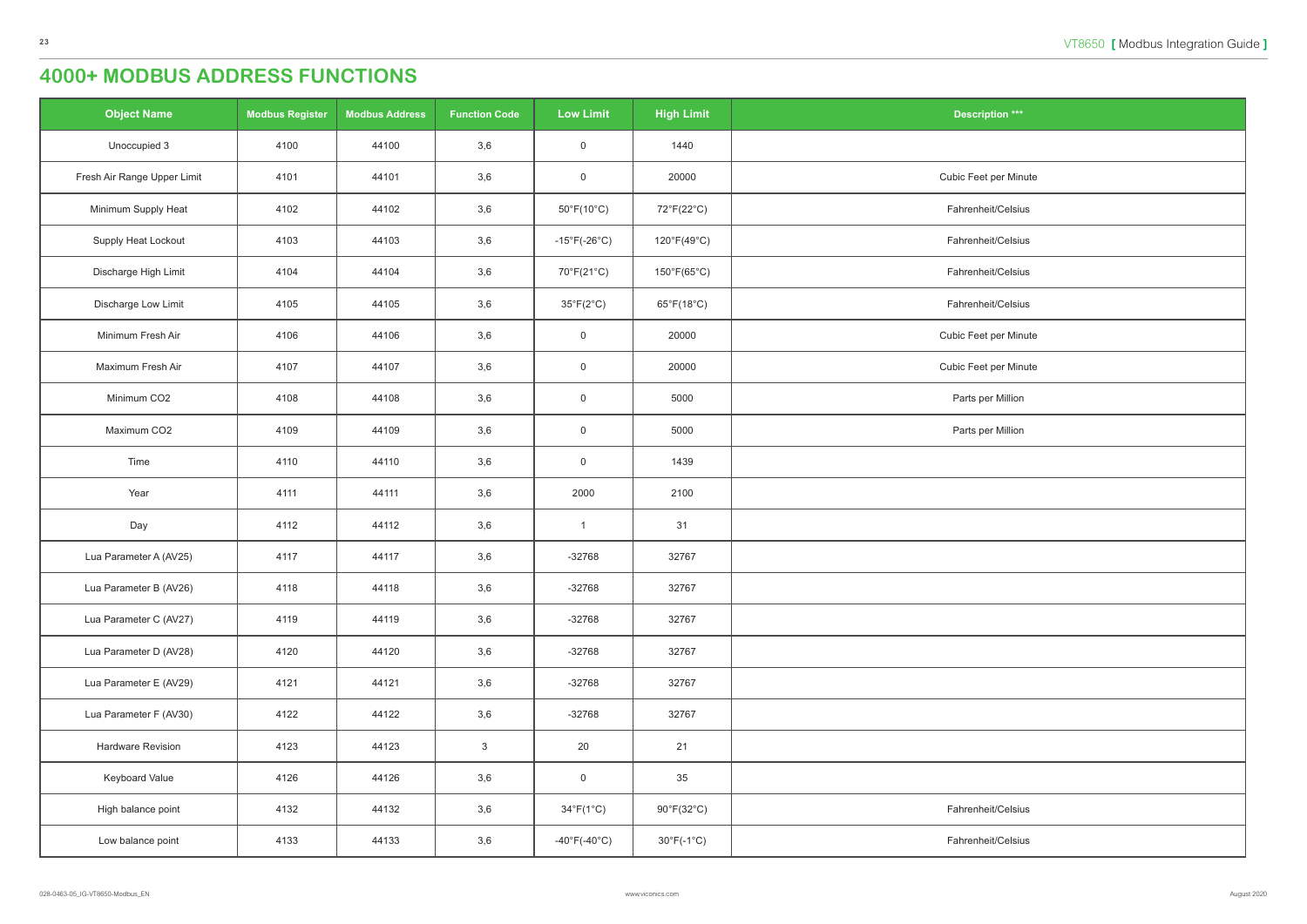| ition $***$ |  |
|-------------|--|
|             |  |
|             |  |
|             |  |
|             |  |
|             |  |
| it/Celsius  |  |
| it/Celsius  |  |
| it/Celsius  |  |
|             |  |
|             |  |
|             |  |
|             |  |
|             |  |
|             |  |
| onds        |  |
| it/Celsius  |  |
| it/Celsius  |  |
| it/Celsius  |  |
| it/Celsius  |  |
| cent        |  |
| cent        |  |
| cent        |  |
| cent        |  |

| <b>Object Name</b>                       | <b>Modbus Register</b> | <b>Modbus Address</b> | <b>Function Code</b> | <b>Low Limit</b>                  | <b>High Limit</b>               | <b>Description ***</b> |
|------------------------------------------|------------------------|-----------------------|----------------------|-----------------------------------|---------------------------------|------------------------|
| UI19 Lua                                 | 4134                   | 44134                 | 3,6                  | $-32768$                          | 32767                           |                        |
| UI20 Lua                                 | 4135                   | 44135                 | 3,6                  | $-32768$                          | 32767                           |                        |
| UI22 Lua                                 | 4136                   | 44136                 | 3,6                  | $-32768$                          | 32767                           |                        |
| UI23 Lua                                 | 4137                   | 44137                 | 3,6                  | $-32768$                          | 32767                           |                        |
| UI24 Lua                                 | 4138                   | 44138                 | 3,6                  | $-32768$                          | 32767                           |                        |
| Ambient Low Temperature Threshold        | 4143                   | 44143                 | 3,6                  | $32^{\circ}F(0^{\circ}C)$         | $50^{\circ}F(10^{\circ}C)$      | Fahrenheit/Celsius     |
| Temperature Alarm Hysteresis             | 4144                   | 44144                 | 3,6                  | $0^{\circ}F(0^{\circ}C)$          | $10^{\circ}F(5.5^{\circ}C)$     | Fahrenheit/Celsius     |
| Load Shedding Offset                     | 4145                   | 44145                 | 3,6                  | $4^{\circ}F(2^{\circ}C)$          | $10^{\circ}F(5.5^{\circ}C)$     | Fahrenheit/Celsius     |
| Lua Parameter G (AV225)                  | 4146                   | 44146                 | 3,6                  | $-32768$                          | 32767                           |                        |
| Lua Parameter H (AV226)                  | 4147                   | 44147                 | 3,6                  | $-32768$                          | 32767                           |                        |
| Lua Parameter I (AV227)                  | 4148                   | 44148                 | 3,6                  | $-32768$                          | 32767                           |                        |
| Lua Parameter J (AV228)                  | 4149                   | 44149                 | 3,6                  | $-32768$                          | 32767                           |                        |
| Lua Parameter K (AV229)                  | 4150                   | 44150                 | 3,6                  | $-32768$                          | 32767                           |                        |
| Lua Parameter L (AV230)                  | 4151                   | 44151                 | 3,6                  | $-32768$                          | 32767                           |                        |
| Standby Screen Delay                     | 4174                   | 44174                 | 3,6                  | $\overline{5}$                    | 300                             | Seconds                |
| Ambient High Temperature Threshold       | 4175                   | 44175                 | 3,6                  | $32^{\circ}F(0^{\circ}C)$         | 122°F(50°C)                     | Fahrenheit/Celsius     |
| Refrigeration High Temperature Threshold | 4176                   | 44176                 | 3,6                  | $32^{\circ}F(0^{\circ}C)$         | $60^{\circ}F(15.5^{\circ}C)$    | Fahrenheit/Celsius     |
| Refrigeration Low Temperature Threshold  | 4177                   | 44177                 | 3,6                  | $32^{\circ}F(0^{\circ}C)$         | $50^{\circ}$ F(10 $^{\circ}$ C) | Fahrenheit/Celsius     |
| Freezer High Temperature Threshold       | 4178                   | 44178                 | 3,6                  | $-40^{\circ}$ F(-40 $^{\circ}$ C) | $32^{\circ}F(0^{\circ}C)$       | Fahrenheit/Celsius     |
| PI Heating Demand                        | 8001                   | 48001                 | $\mathbf{3}$         | $\overline{0}$                    | 100                             | Percent                |
| PI Cooling Demand                        | 8002                   | 48002                 | $\mathbf{3}$         | $\overline{0}$                    | 100                             | Percent                |
| <b>Economizer Demand</b>                 | 8004                   | 48004                 | $\mathbf{3}$         | $\boldsymbol{0}$                  | 100                             | Percent                |
| Analog Output Heat Demand                | 8005                   | 48005                 | $\mathbf{3}$         | $\pmb{0}$                         | 100                             | Percent                |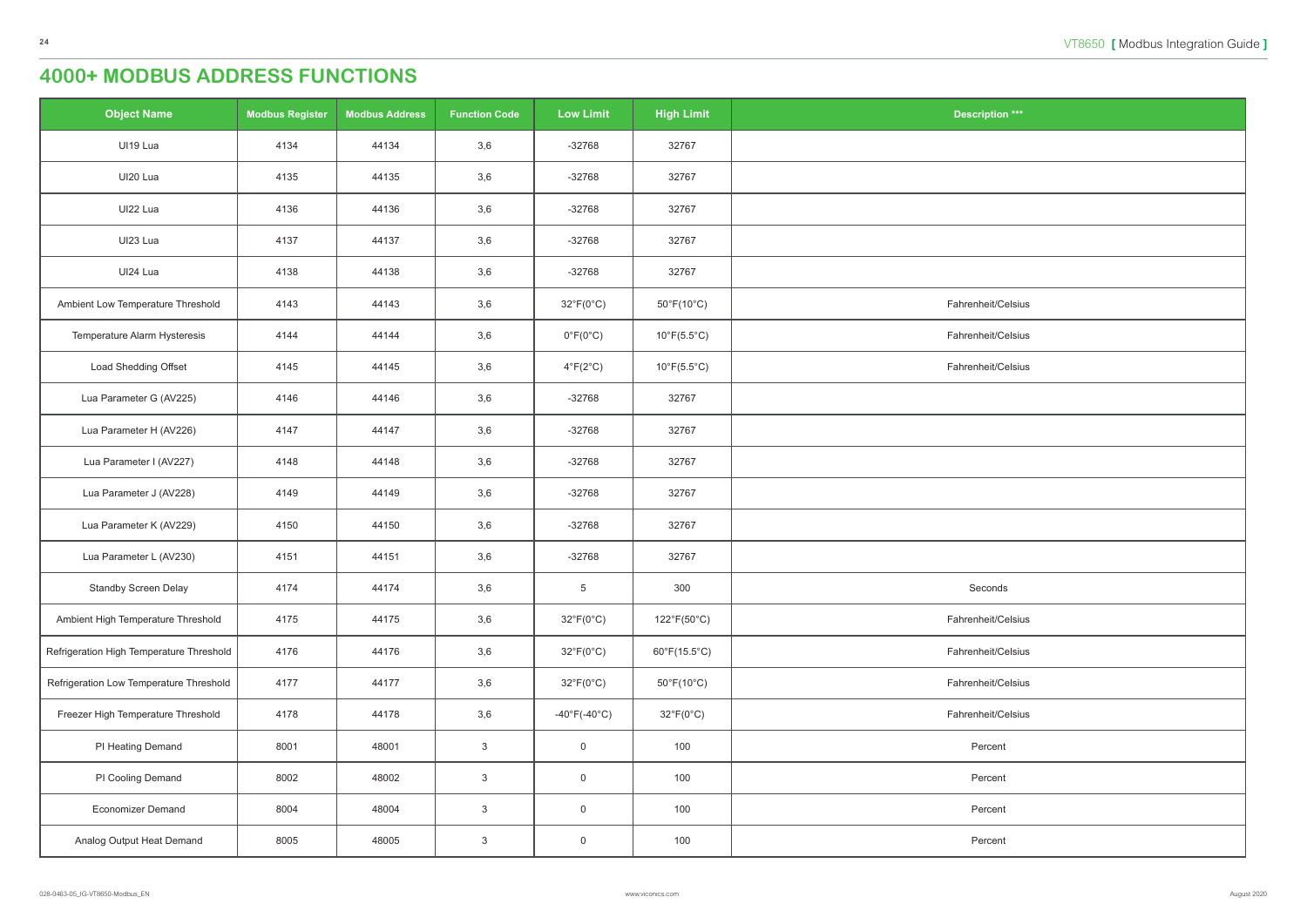| <b>Object Name</b>        | <b>Modbus Register</b> | <b>Modbus Address</b> | <b>Function Code</b> | <b>Low Limit</b> | <b>High Limit</b> | <b>Description ***</b> |
|---------------------------|------------------------|-----------------------|----------------------|------------------|-------------------|------------------------|
| <b>UO11 Analog Output</b> | 9001                   | 49001                 |                      |                  | 10 <sup>°</sup>   | Voltage                |
| <b>UO12 Analog Output</b> | 9002                   | 49002                 |                      |                  | 10 <sup>°</sup>   | Voltage                |
| UO9 Analog Output         | 9003                   | 49003                 |                      |                  | 10                | Voltage                |
| <b>UO10 Analog Output</b> | 9004                   | 49004                 |                      |                  | 10 <sup>°</sup>   | Voltage                |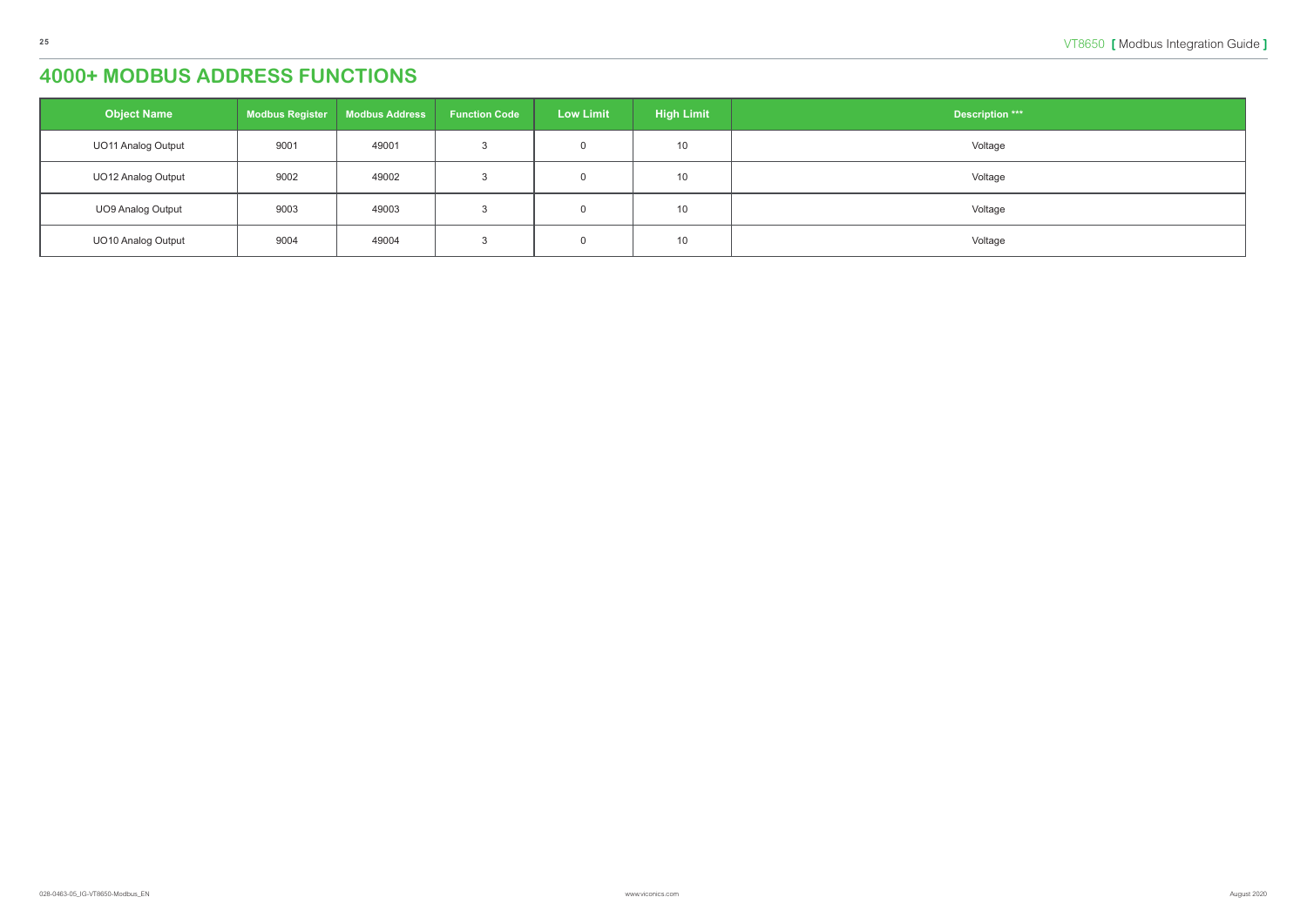<span id="page-25-0"></span>

| <b>Object Name</b>              | <b>Modbus Register</b> | <b>Modbus Address</b> | <b>Function Code</b> | <b>Low Limit</b> | <b>High Limit</b> | <b>Description ***</b>          |
|---------------------------------|------------------------|-----------------------|----------------------|------------------|-------------------|---------------------------------|
| Filter Alarm                    | 5001                   | 5001                  | $\mathbf{1}$         | $\mathsf 0$      | $\overline{1}$    | $0 = \text{Off}, 1 = \text{On}$ |
| Service Alarm                   | 5002                   | 5002                  | $\mathbf{1}$         | $\mathsf 0$      | $\overline{1}$    | $0 = \text{Off}, 1 = \text{On}$ |
| <b>Window Alarm</b>             | 5003                   | 5003                  | $\mathbf{1}$         | $\overline{0}$   | $\overline{1}$    | $0 = \text{Off}, 1 = \text{On}$ |
| PIR Local Motion                | 5004                   | 5004                  | $\mathbf{1}$         | $\mathsf 0$      | $\mathbf{1}$      | 0=No motion, 1=Motion           |
| <b>Dehumidification Status</b>  | 5005                   | 5005                  | $\mathbf{1}$         | $\mathsf 0$      | $\overline{1}$    | $0 = \text{Off}, 1 = \text{On}$ |
| Low Battery Alarm               | 5006                   | 5006                  | $\mathbf{1}$         | $\overline{0}$   | $\overline{1}$    | $0 = \text{Off}, 1 = \text{On}$ |
| <b>Window Contact Installed</b> | 5007                   | 5007                  | $\mathbf{1}$         | $\mathsf 0$      | $\overline{1}$    | $0 = No, 1 = Yes$               |
| <b>Window Contact Status</b>    | 5008                   | 5008                  | $\mathbf{1}$         | $\overline{0}$   | $\mathbf{1}$      | 0=Closed, 1=Open                |
| Door Contact Installed          | 5009                   | 5009                  | $\mathbf{1}$         | $\overline{0}$   | $\overline{1}$    | $0 = No, 1 = Yes$               |
| Door Contact Status             | 5010                   | 5010                  | $\mathbf{1}$         | $\mathsf 0$      | $\mathbf{1}$      | 0=Closed, 1=Open                |
| Display Long Screen Message     | 5011                   | 5011                  | 1,5                  | $\mathsf 0$      | $\overline{1}$    | $0 = \text{Off}, 1 = \text{On}$ |
| Force High Backlight            | 5012                   | 5012                  | 1,5                  | $\mathsf 0$      | $\overline{1}$    | $0 = \text{Off}, 1 = \text{On}$ |
| Fan Lock Alarm                  | 5013                   | 5013                  | $\mathbf{1}$         | $\overline{0}$   | $\overline{1}$    | $0 = \text{Off}, 1 = \text{On}$ |
| <b>Smart Recovery Status</b>    | 5014                   | 5014                  | $\mathbf{1}$         | $\overline{0}$   | $\mathbf{1}$      | $0 = \text{Off}, 1 = \text{On}$ |
| <b>Exception Status</b>         | 5015                   | 5015                  | $\mathbf{1}$         | $\mathbf 0$      | $\mathbf{1}$      | $0 = \text{Off}, 1 = \text{On}$ |
| CO <sub>2</sub> Alarm           | 5016                   | 5016                  | $\mathbf{1}$         | $\mathsf 0$      | $\mathbf{1}$      | $0 = \text{Off}, 1 = \text{On}$ |
| Low Fresh Air Alarm             | 5017                   | 5017                  | $\mathbf{1}$         | $\mathsf 0$      | $\mathbf{1}$      | $0 = \text{Off}, 1 = \text{On}$ |
| <b>Frost Protection Alarm</b>   | 5018                   | 5018                  | $\mathbf{1}$         | $\overline{0}$   | $\overline{1}$    | $0 = \text{Off}, 1 = \text{On}$ |
| ZigBee PIR Sensor Installed     | 5019                   | 5019                  | $\mathbf{1}$         | $\mathsf 0$      | $\mathbf{1}$      | $0 = \text{Off}, 1 = \text{On}$ |
| ZigBee Sensor Motion            | 5020                   | 5020                  | $\mathbf{1}$         | $\mathsf 0$      | $\mathbf{1}$      | 0=No motion, 1=Motion           |
| Clock Alarm                     | 5021                   | 5021                  | $\mathbf{1}$         | $\mathbf 0$      | $\overline{1}$    | $0 = \text{Off}, 1 = \text{On}$ |
| Water Leak                      | 5024                   | 5024                  | $\mathbf{1}$         | $\mathsf 0$      | $\mathbf{1}$      | $0 = \text{Off}, 1 = \text{On}$ |
| Water Leak Sensor Installed     | 5025                   | 5025                  | 1,                   | $\overline{0}$   | $\overline{1}$    | 0=No, 1=Yes                     |